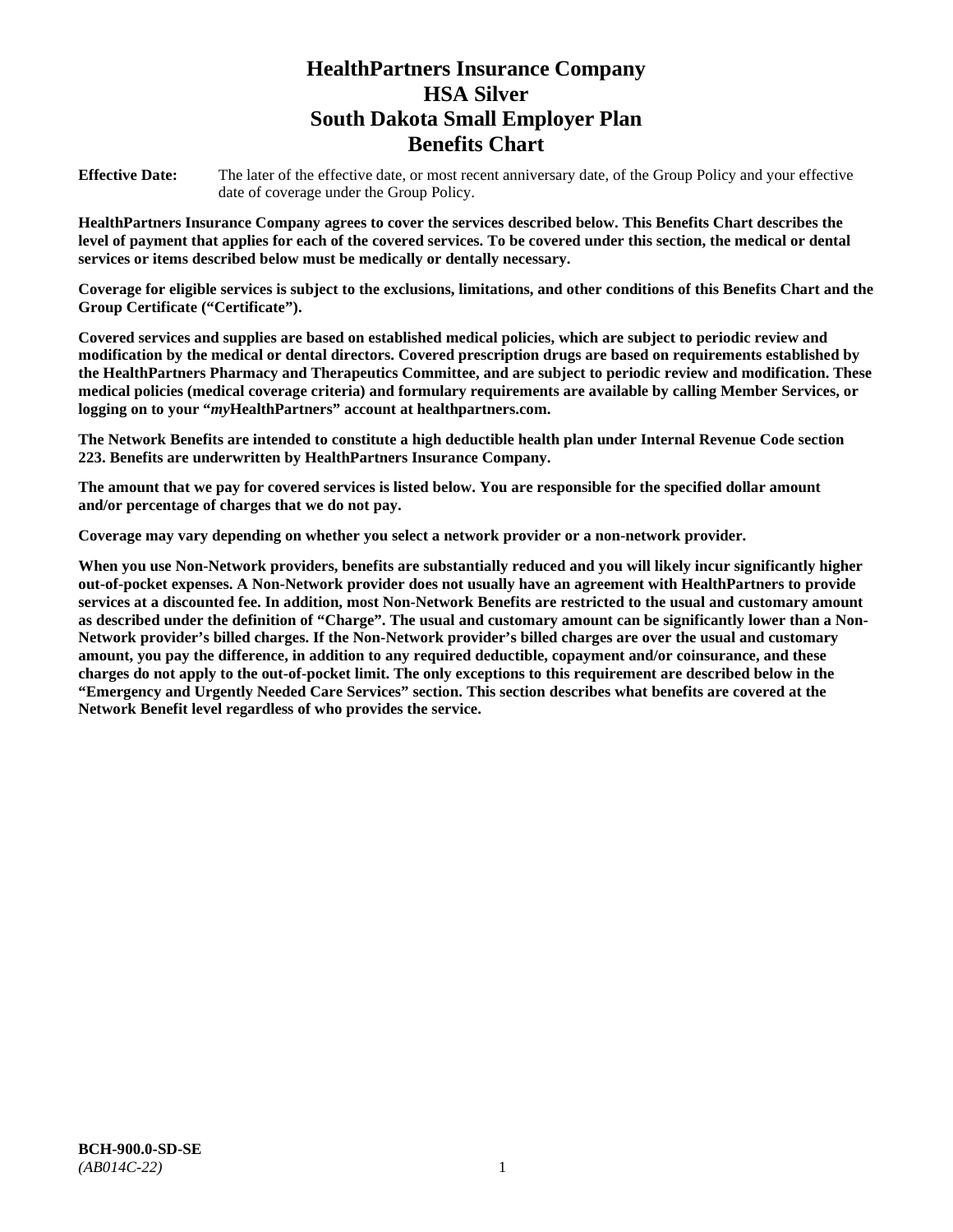# **These definitions apply to this Benefits Chart. They also apply to the Certificate.**

| <b>Biosimilar Drug:</b> | A prescription drug, approved by the Food and Drug Administration (FDA), that the FDA<br>has determined is biosimilar to and interchangeable with a biological brand name drug.<br>Biosimilar drugs are not considered generic drugs and are not covered under the generic<br>drug benefit.                                                                                                                                                                                                                                                                                                                                         |
|-------------------------|-------------------------------------------------------------------------------------------------------------------------------------------------------------------------------------------------------------------------------------------------------------------------------------------------------------------------------------------------------------------------------------------------------------------------------------------------------------------------------------------------------------------------------------------------------------------------------------------------------------------------------------|
| <b>Brand Name Drug:</b> | A prescription drug, approved by the Food and Drug Administration (FDA), that is<br>manufactured, sold, or licensed for sale under a trademark by the pharmaceutical company<br>that originally researched and developed the drug. Brand name drugs have the same active-<br>ingredient formula as the generic version of the drug. However, generic drugs are<br>manufactured and sold by other drug manufacturers and are generally not available until<br>after the patent on the brand name drug has expired. A few brand name drugs may be<br>covered at the generic drug benefit level if this is indicated on the Formulary. |
| <b>Calendar Year:</b>   | This is the 12-month period beginning 12:01 A.M. Central Time, on January 1, and ending<br>12:00 A.M. Central Time of the next following December 31.                                                                                                                                                                                                                                                                                                                                                                                                                                                                               |
| <b>Charge:</b>          | For covered services delivered by a network provider this is the provider's discounted<br>charge for a given medical/surgical service, procedure or item.                                                                                                                                                                                                                                                                                                                                                                                                                                                                           |
|                         | For covered services delivered by non-network providers, a contracted rate may apply if<br>such arrangement is available to HealthPartners.                                                                                                                                                                                                                                                                                                                                                                                                                                                                                         |
|                         | For the usual and customary charge for covered services delivered by non-network<br>providers, our payment is calculated using one of the following options to be determined at<br>HealthPartners' discretion: 1) a percentage of the Medicare fee schedule; 2) a comparable<br>schedule if the service is not on the Medicare fee schedule; or 3) a commercially<br>reasonable rate for such service.                                                                                                                                                                                                                              |
|                         | The usual and customary charge is the maximum amount allowed that we consider in the<br>calculation of the payment of charges incurred for certain covered services. You must pay<br>for any charges above the usual and customary charge, and they do not apply to the Out-of-<br>Pocket Limit.                                                                                                                                                                                                                                                                                                                                    |
|                         | A charge is incurred for covered ambulatory medical and surgical services, on the date the<br>service or item is provided. A charge is incurred for covered inpatient services, on the date<br>of admission to a hospital. To be covered, a charge must be incurred on or after your<br>effective date and on or before the termination date.                                                                                                                                                                                                                                                                                       |
| Copayment/Coinsurance:  | The specified dollar amount, or percentage, of charges incurred for covered services, which<br>we do not pay, but which you must pay, each time you receive certain medical services,<br>procedures or items. Our payment for those covered services or items begins after the<br>copayment or coinsurance is satisfied. Covered services or items requiring a copayment or<br>coinsurance are specified in this Benefits Chart.                                                                                                                                                                                                    |
|                         | For services provided by a network provider:                                                                                                                                                                                                                                                                                                                                                                                                                                                                                                                                                                                        |
|                         | An amount which is listed as a flat dollar copayment is applied to a network provider's<br>discounted charges for a given service. However, if the network provider's discounted<br>charge for a service or item is less than the flat dollar copayment, you will pay the network<br>provider's discounted charge. An amount which is listed as a percentage of charges or<br>coinsurance is based on the network provider's discounted charges, calculated at the time<br>the claim is processed, which may include an agreed upon fee schedule rate for case rate or<br>withhold arrangements.                                    |
|                         | For services provided by a non-network provider:                                                                                                                                                                                                                                                                                                                                                                                                                                                                                                                                                                                    |
|                         | Any copayment or coinsurance is applied to the lesser of the provider's charges or the<br>usual and customary charge for a service.                                                                                                                                                                                                                                                                                                                                                                                                                                                                                                 |
|                         | A copayment or coinsurance is due at the time a service is provided, or when billed by the<br>provider. The copayment or coinsurance applicable for a scheduled visit with a network<br>provider will be collected for each visit, late cancellation and failed appointment.                                                                                                                                                                                                                                                                                                                                                        |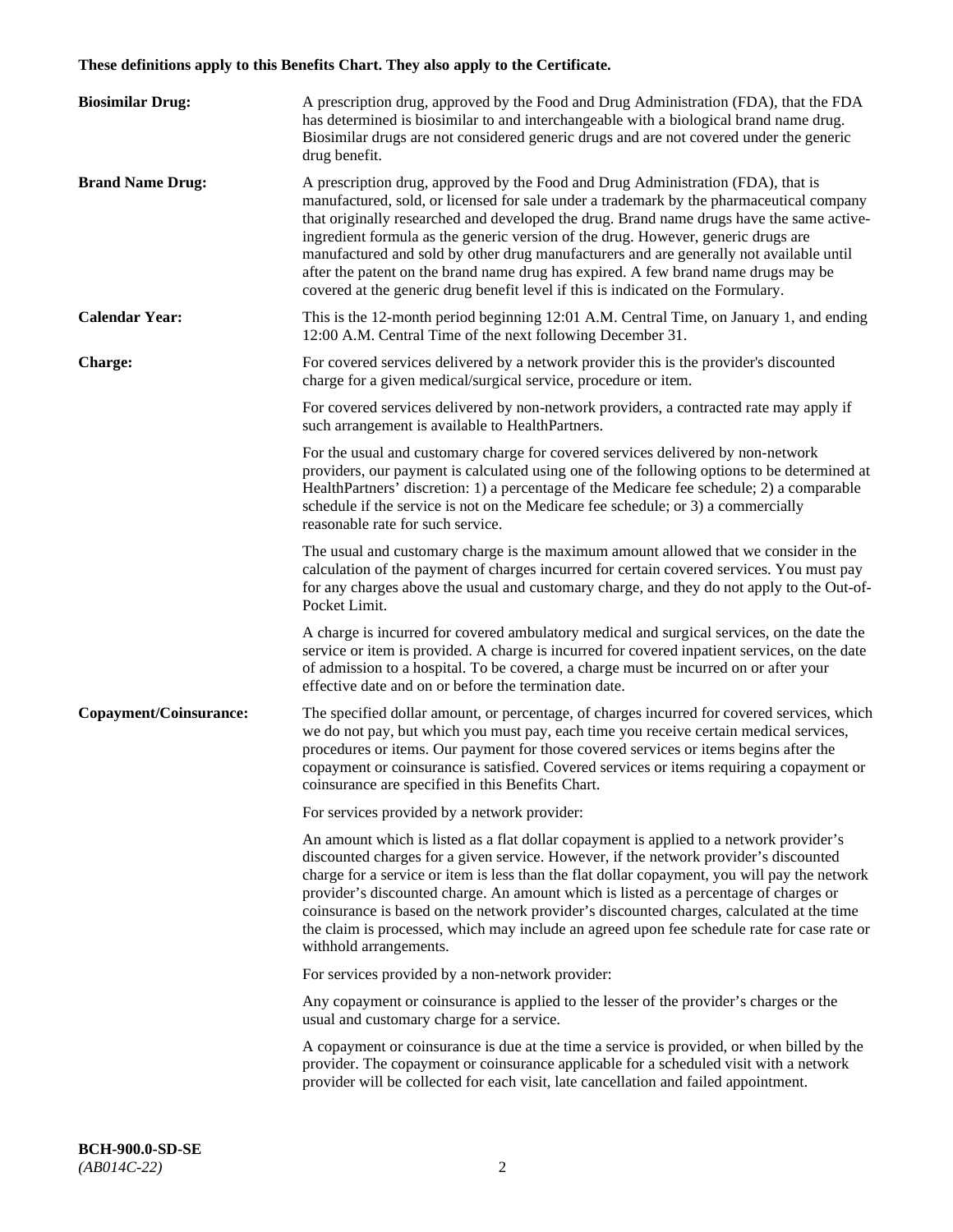| Deductible:                      | The specified dollar amount of charges incurred for covered services, which we do not pay,<br>but an enrollee or a family has to pay first in a calendar year. Our payment for those<br>services or items begins after the deductible is satisfied. If you have a family deductible,<br>each individual family member may only contribute up to the individual deductible amount<br>toward the family deductible. An individual's copayments and coinsurance do not apply<br>toward the family deductible. For Network Benefits, your family deductible will follow the<br>family deductible for the highest Benefit Level in which any family member is enrolled<br>during that calendar year. For network providers, the amount of the charges that apply to<br>the deductible are based on the network provider's discounted charges, calculated at the<br>time the claim is processed, which may include an agreed upon fee schedule rate for case<br>rate or withhold arrangements. For non-network providers, the amount of charges that<br>apply to the deductible are the lesser of the provider's charges or the usual and customary<br>charge for a service. |
|----------------------------------|------------------------------------------------------------------------------------------------------------------------------------------------------------------------------------------------------------------------------------------------------------------------------------------------------------------------------------------------------------------------------------------------------------------------------------------------------------------------------------------------------------------------------------------------------------------------------------------------------------------------------------------------------------------------------------------------------------------------------------------------------------------------------------------------------------------------------------------------------------------------------------------------------------------------------------------------------------------------------------------------------------------------------------------------------------------------------------------------------------------------------------------------------------------------|
|                                  | Any amounts paid or reimbursed by a third party, including, but not limited to: point of<br>service rebates, manufacturer coupons, manufacturer debit cards or other forms of direct<br>reimbursement to an Insured for a product or service, will not apply toward the deductible,<br>to the extent permitted under state and federal law.                                                                                                                                                                                                                                                                                                                                                                                                                                                                                                                                                                                                                                                                                                                                                                                                                            |
|                                  | Your plan has an embedded deductible. This means once an Insured meets the individual<br>deductible, the plan begins paying benefits for that person. If two or more members of the<br>family meet the family deductible, the plan begins paying benefits for all members of the<br>family, regardless of whether each Insured has met the individual deductible. However, an<br>Insured may not contribute more than the individual deductible toward the family<br>deductible.                                                                                                                                                                                                                                                                                                                                                                                                                                                                                                                                                                                                                                                                                       |
|                                  | All services are subject to the deductible unless otherwise indicated below in this Benefits<br>Chart.                                                                                                                                                                                                                                                                                                                                                                                                                                                                                                                                                                                                                                                                                                                                                                                                                                                                                                                                                                                                                                                                 |
| <b>Formulary:</b>                | This is a current list, which may be revised from time to time, of prescription drugs,<br>medications, equipment and supplies covered by us as indicated in this Benefits Chart<br>which are covered at the highest benefit level. Some drugs on the Formulary may require<br>prior authorization to be covered as formulary drugs. The Formulary, and information on<br>drugs that require prior authorization, are available by calling Member Services, or logging<br>on to your "myHealthPartners" account at healthpartners.com.                                                                                                                                                                                                                                                                                                                                                                                                                                                                                                                                                                                                                                  |
| <b>Generic Drug:</b>             | A prescription drug approved by the Food and Drug Administration (FDA) that the FDA<br>has determined is comparable to a brand name drug product in dosage form, strength, route<br>of administration, quality, intended use and documented bioequivalence. Generally, generic<br>drugs cost less than brand name drugs. Some brand name drugs may be covered at the<br>generic drug benefit level if this is indicated on the Formulary.                                                                                                                                                                                                                                                                                                                                                                                                                                                                                                                                                                                                                                                                                                                              |
| <b>Lifetime Maximum Benefit:</b> | The specified coverage limit actually paid by us for services and/or charges incurred by<br>you for a given procedure or diagnosis. Payment of benefits under this Benefits Chart<br>ceases when that Lifetime Maximum Benefit is reached. You have to pay for subsequent<br>charges.                                                                                                                                                                                                                                                                                                                                                                                                                                                                                                                                                                                                                                                                                                                                                                                                                                                                                  |
| <b>Non-Formulary Drug:</b>       | This is a prescription drug, approved by the Food and Drug Administration (FDA), that is<br>not on the Formulary, is medically necessary and is not investigative or otherwise excluded<br>under the Certificate.                                                                                                                                                                                                                                                                                                                                                                                                                                                                                                                                                                                                                                                                                                                                                                                                                                                                                                                                                      |
| <b>Out-of-Pocket Expenses:</b>   | You pay the specified copayments/coinsurance and deductibles applicable for particular<br>services, subject to the Out-of-Pocket Limit described below. These amounts are in<br>addition to the monthly premium payments.                                                                                                                                                                                                                                                                                                                                                                                                                                                                                                                                                                                                                                                                                                                                                                                                                                                                                                                                              |
| <b>Out-of-Pocket Limit:</b>      | You pay the copayments/coinsurance and deductibles for covered services, to the<br>individual or family Out-of-Pocket Limit. Thereafter we cover 100% of charges incurred<br>for all other covered services, for the rest of the calendar year. You pay amounts greater<br>than the Out-of-Pocket Limit if you exceed any Lifetime Maximum Benefit, or visit or day<br>limits.                                                                                                                                                                                                                                                                                                                                                                                                                                                                                                                                                                                                                                                                                                                                                                                         |
|                                  | Non-Network Benefits above the usual and customary charge (see definition of charge<br>above) do not apply to the Out-of-Pocket Limit.                                                                                                                                                                                                                                                                                                                                                                                                                                                                                                                                                                                                                                                                                                                                                                                                                                                                                                                                                                                                                                 |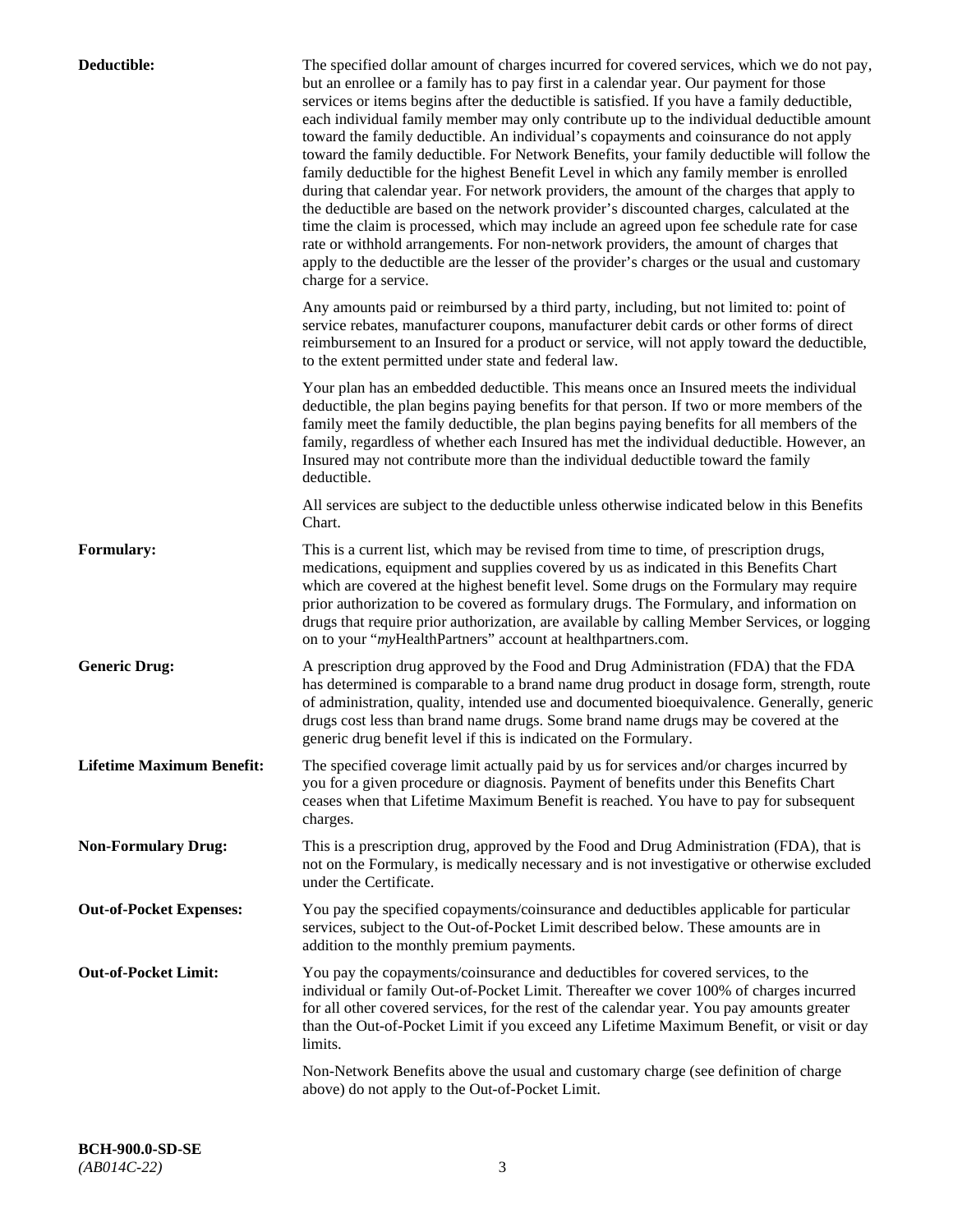|                              | Non-Network Benefits for transplant surgery and bariatric surgery do not apply to the<br>Out-of-Pocket Limit.                                                                                                                                                                                                                                                                                                                                                                                                                         |
|------------------------------|---------------------------------------------------------------------------------------------------------------------------------------------------------------------------------------------------------------------------------------------------------------------------------------------------------------------------------------------------------------------------------------------------------------------------------------------------------------------------------------------------------------------------------------|
|                              | Any amounts paid or reimbursed by a third party, including, but not limited to: point of<br>service rebates, manufacturer coupons, manufacturer debit cards or other forms of direct<br>reimbursement to an Insured for a product or service, will not apply as an out of pocket<br>expense, to the extent permitted under state and federal law.                                                                                                                                                                                     |
|                              | You are responsible to keep track of the out-of-pocket expenses. Contact our Member<br>Services Department for assistance in determining the amount paid by the enrollee for<br>specific eligible services received. Claims for reimbursement under the Out-of-Pocket<br>Limit provisions are subject to the same time limits and provisions described under the<br>"Claims Provisions" section of the Certificate.                                                                                                                   |
| <b>Preventive Drug List:</b> | This is a current list, which may be revised from time to time, of certain formulary<br>preventive prescription drugs and certain diabetic supplies, covered under the Plan as<br>indicated in this Benefits Chart. The Preventive Drug List is available by logging on to<br>your "myHealthPartners" account at healthpartners.com or by calling Member Services.                                                                                                                                                                    |
| <b>Specialty Drug List:</b>  | This is a current list, which may be revised from time to time, of prescription drugs,<br>medications, equipment and supplies, which are typically bio-pharmaceuticals. The<br>purpose of a Specialty Drug List is to facilitate enhanced monitoring of complex therapies<br>used to treat specific conditions. Specialty drugs are covered by us as indicated in this<br>Benefits Chart. The Specialty Drug List is available by calling Member Services, or<br>logging on to your "myHealthPartners" account at healthpartners.com. |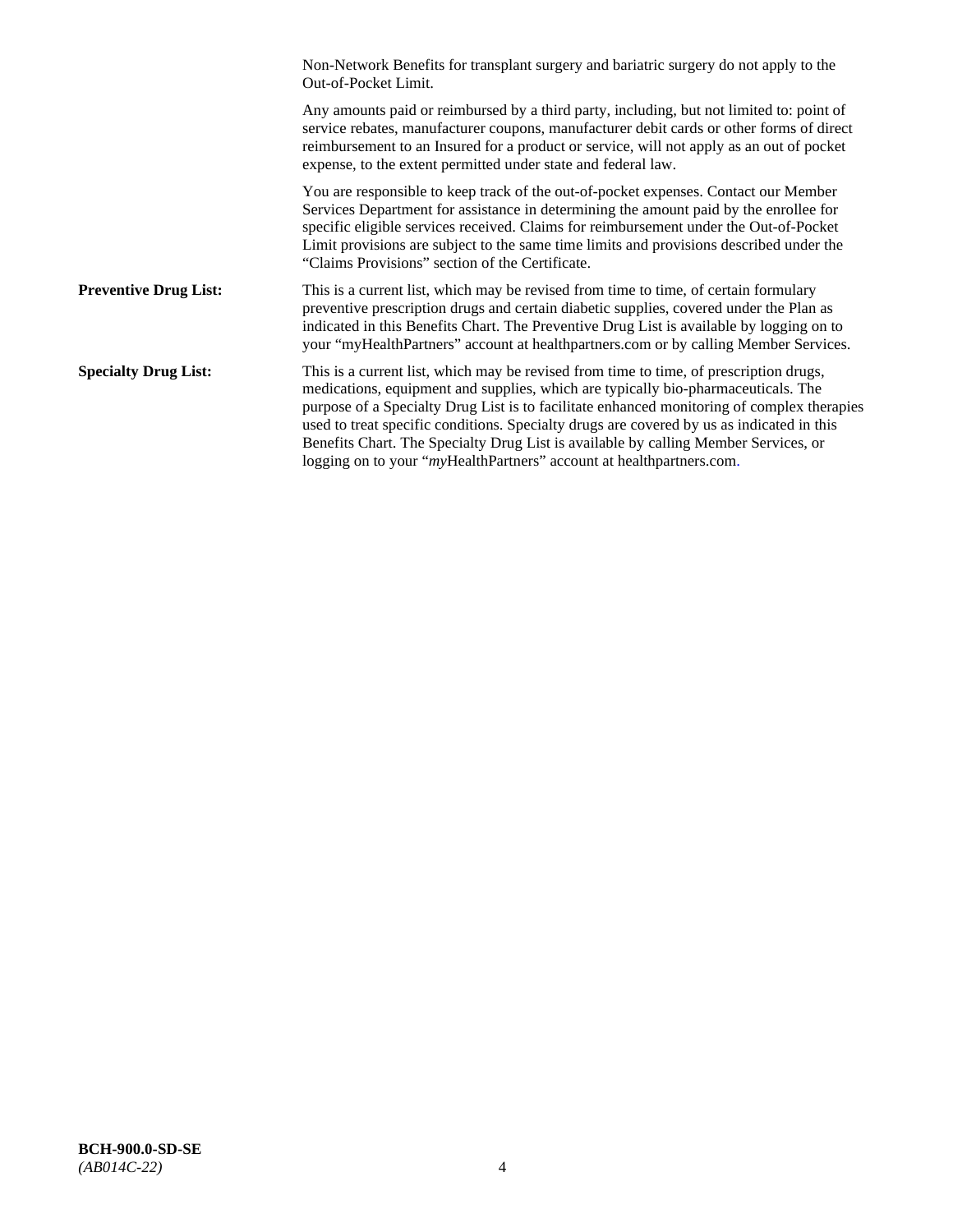# **DEDUCTIBLES, OUT-OF-POCKET LIMITS AND LIFETIME MAXIMUMS**

#### **Individual Calendar Year Deductible**

| <b>Network Benefits</b> | <b>Non-Network Benefits</b> |
|-------------------------|-----------------------------|
| \$3,000                 | \$10,000                    |

#### **Family Calendar Year Deductible**

| <b>Network Benefits</b> | <b>Non-Network Benefits</b> |
|-------------------------|-----------------------------|
| \$6,000                 | \$20,000                    |

Separate deductibles must be satisfied under the Network Benefits and Non-Network Benefits.

Your plan has an embedded deductible. This means once an insured meets the individual deductible, the plan begins paying benefits for that person. If two or more members of the family meet the family deductible, the plan begins paying benefits for all members of the family, regardless of whether each insured has met the individual deductible. However, an insured may not contribute more than the individual deductible toward the family deductible.

Any amounts paid or reimbursed by a third party, including but not limited to: point of service rebates, manufacturer coupons, manufacturer debit cards or other forms of direct reimbursement to an insured for a product or service, will not apply toward the deductible, to the extent permitted under state and federal law.

#### **Individual Calendar Year Out-of-Pocket Limit**

| <b>Network Benefits</b> | <b>Non-Network Benefits</b> |
|-------------------------|-----------------------------|
| \$6,000                 | \$30,000                    |

#### **Family Calendar Year Out-of-Pocket Limit**

| <b>Network Benefits</b> | <b>Non-Network Benefits</b> |
|-------------------------|-----------------------------|
| \$12,000                | \$60,000                    |

Separate Out-of-Pocket Limits must be satisfied under Network Benefits and Non-Network Benefits.

Non-Network Benefits above the usual and customary charge will not apply toward the individual or family Out-of-Pocket Limit.

Non-Network Benefits for transplant surgery and bariatric surgery do not apply to the Out-of-Pocket Limit.

Any amounts paid or reimbursed by a third party, including, but not limited to: point of service rebates, manufacturer coupons, manufacturer debit cards or other forms of direct reimbursement to an Insured for a product or service, will not apply as an outof-pocket expense, to the extent permitted under state and federal law.

# **Lifetime Maximum Benefit for Bariatric Surgery**

| <b>Network Benefits</b> | <b>Non-Network Benefits</b> |
|-------------------------|-----------------------------|
| Unlimited.              | \$5,000                     |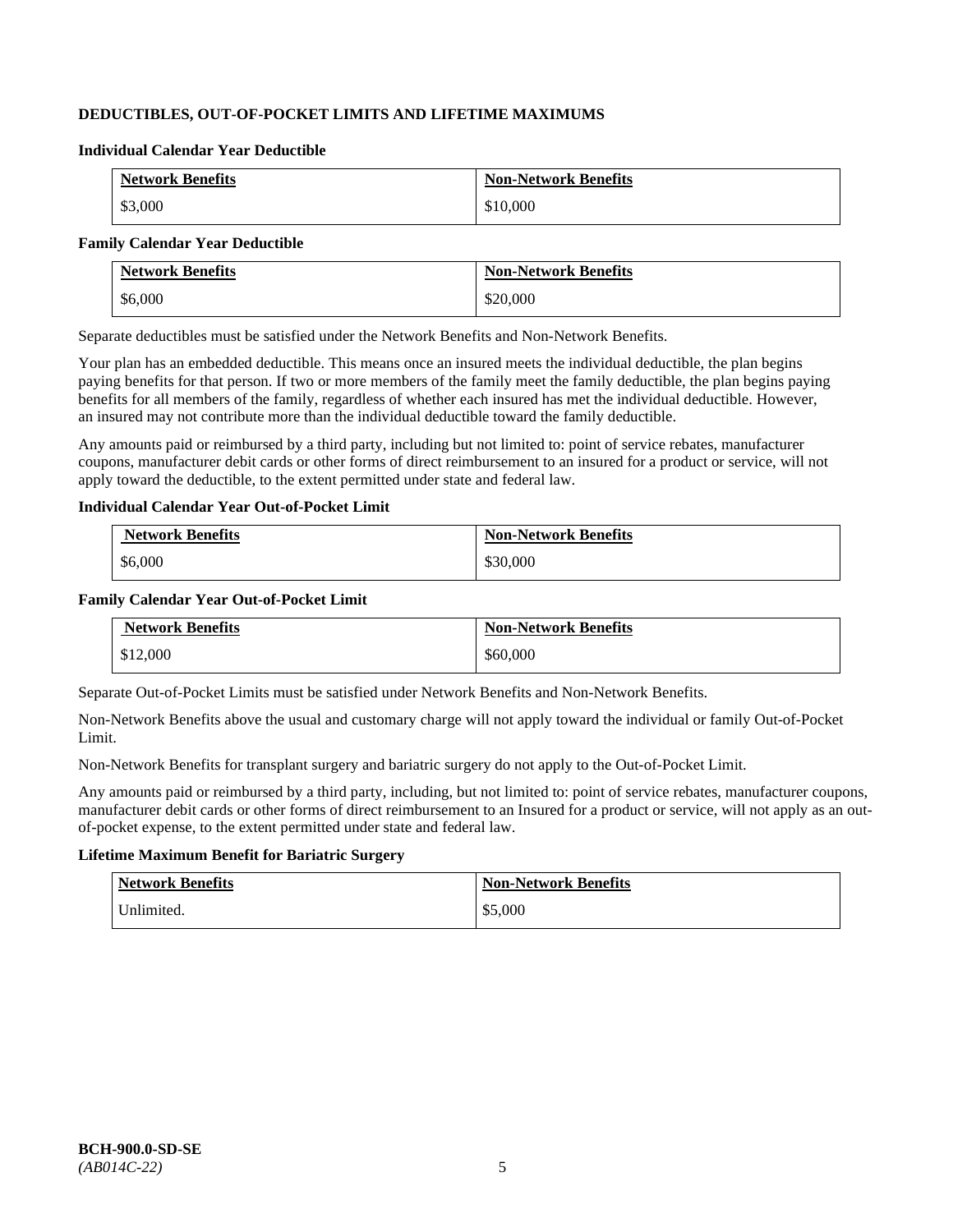# **AMBULANCE AND MEDICAL TRANSPORTATION**

#### **Covered Services:**

We cover ambulance and medical transportation for medical emergencies. We also cover medically necessary, non-emergency medical transportation if it meets our medical coverage criteria. Covered services and supplies are based on established medical policies, which are subject to periodic review and modification by the medical or dental directors. These medical policies (medical coverage criteria) and applicable prior authorization requirements are available by calling Member Services, or logging on to your "*my*HealthPartners" account at [healthpartners.com.](http://healthpartners.com/)

| <b>Network Benefits</b>      | <b>Non-Network Benefits</b> |
|------------------------------|-----------------------------|
| 70% of the charges incurred. | See Network Benefits.       |

#### **Not Covered:**

• See "Services Not Covered" in the Certificate.

#### **AUTISM SERVICES**

#### **Covered Services:**

We cover Applied Behavioral Analysis (ABA) and Intensive Early Intervention Behavioral Therapy (IEIBT) for treatment of autism spectrum disorders for children under age 18. We have the right to review the treatment that an Insured is receiving not more than once every three months, without a contract stipulating that a more frequent review is necessary.

A person who performs ABA must:

- be licensed by the South Dakota Board of Medical and Osteopathic Examiners or the Board of Examiners of Psychologists and have documented training and competence in applied behavior analysis; or
- be licensed by the South Dakota Board of Social Workers as a licensed behavior analyst.

Physical therapy, occupational therapy and speech therapy are covered under the "Physical Therapy, Occupational Therapy and Speech Therapy" section. Medications are covered under the "Prescription Drug Services" section. Covered services are based on established medical policies, which are subject to periodic review and modification by the medical directors. These medical policies (medical coverage criteria) are available online at [healthpartners.com](http://healthpartners.com/) or by calling Member Services.

Coverage for applied behavior analysis will provide an annual maximum benefit for Network and Non-Network Benefits combined, that may not be less than:

- Through age 6**:** 1,300 hours per calendar year
- Age 7 through age 13**:** 900 hours per calendar year
- Age 14 through age 18**:** 450 hours per calendar year

| <b>Network Benefits</b>      | <b>Non-Network Benefits</b>  |
|------------------------------|------------------------------|
| 70% of the charges incurred. | 50% of the charges incurred. |

#### **Not Covered:**

• See "Services Not Covered" in the Certificate.

# **BEHAVIORAL HEALTH SERVICES**

#### **Covered Services:**

Covered services are based on established medical policies, which are subject to periodic review and modification by the medical directors. These medical policies (medical coverage criteria) are available by calling Member Services, or logging on to your "*my*HealthPartners" account at [healthpartners.com.](http://healthpartners.com/)

#### **Mental Health Services**

We cover services for mental health diagnoses as described in the Diagnostic and Statistical Manual of Mental Disorders – Fifth Edition (DSM-5) (most recent edition).

**BCH-900.0-SD-SE**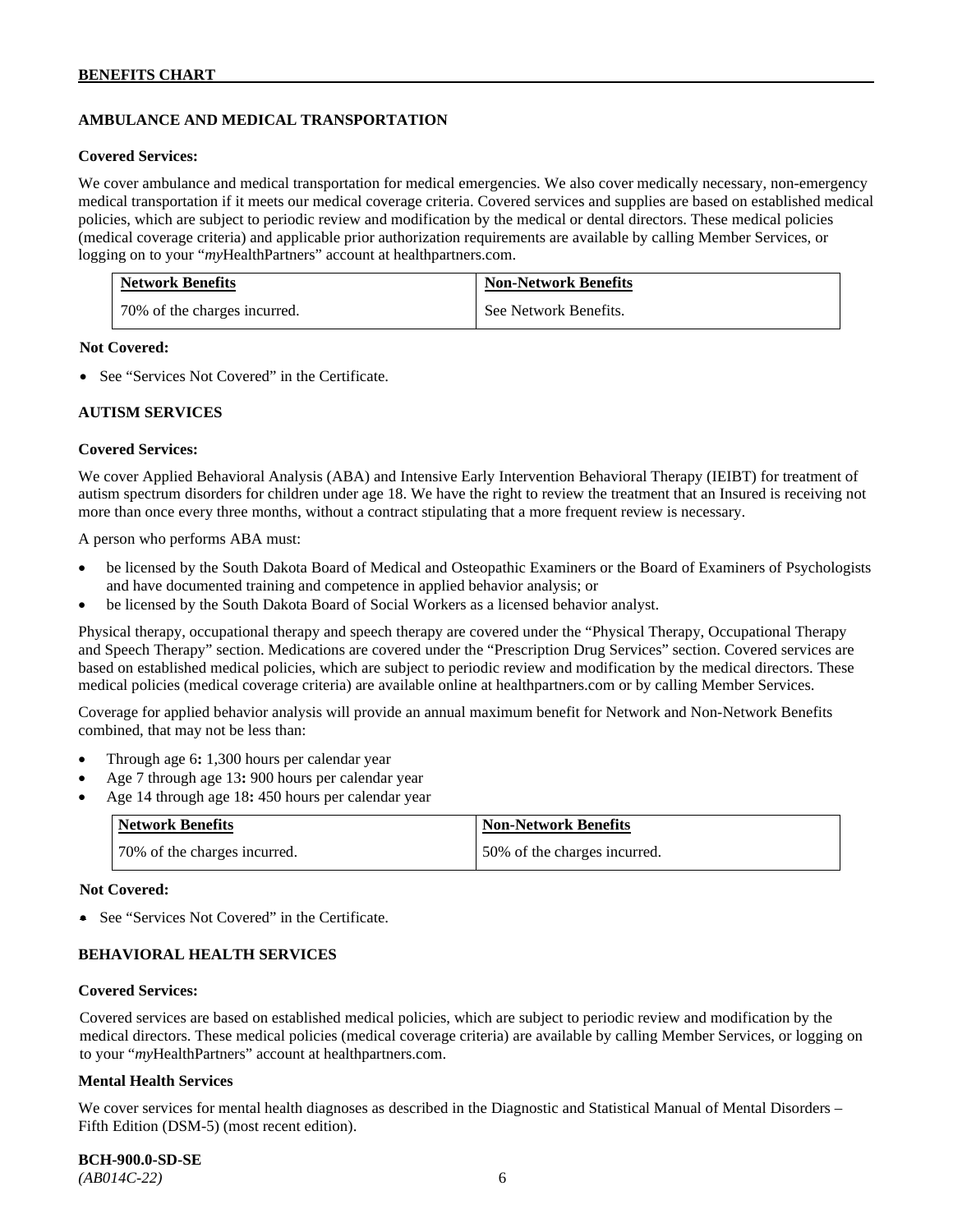**Outpatient services including intensive outpatient and day treatment services:** We cover medically necessary outpatient professional mental health services for evaluation, crisis intervention, and treatment of mental health disorders.

A comprehensive diagnostic assessment will be used as the basis for a determination by a mental health professional, concerning the appropriate treatment and the extent of services required.

Outpatient services we cover for a diagnosed mental health condition include the following:

- Individual, group, family, and multi-family therapy;
- Medication management provided by a physician, certified nurse practitioner, or physician's assistant;
- Psychological testing services for the purposes of determining the differential diagnoses and treatment planning for patients currently receiving behavioral health services;
- Day treatment and intensive outpatient services in a licensed program;
- Partial hospitalization services in a licensed hospital or community mental health center;
- Psychotherapy and nursing services provided in the home if authorized by us; and
- Treatment for gender dysphoria.

| <b>Network Benefits</b>      | <b>Non-Network Benefits</b>  |
|------------------------------|------------------------------|
| 70% of the charges incurred. | 50% of the charges incurred. |

#### **Group therapy**

| <b>Network Benefits</b>      | <b>Non-Network Benefits</b>  |
|------------------------------|------------------------------|
| 70% of the charges incurred. | 50% of the charges incurred. |

**Inpatient services, including mental health residential treatment services:** We cover the following:

- Medically necessary inpatient services in a hospital and professional services for treatment of mental health disorders. Medical stabilization is covered under inpatient hospital services in the "Hospital and Skilled Nursing Facility Services" section; and
- Medically necessary mental health residential treatment services. This care must be authorized by us and provided by a hospital or residential behavioral health treatment facility licensed by the local state or Department of Health and Human Services. Services not covered under this benefit include halfway houses, group homes, extended care facilities, shelter services, correctional services, detention services, transitional services, group residential services, foster care services and wilderness programs.

| <b>Network Benefits</b>      | <b>Non-Network Benefits</b>  |
|------------------------------|------------------------------|
| 70% of the charges incurred. | 50% of the charges incurred. |

#### **Substance use disorder (SUD) services**

We cover medically necessary services for assessments by a licensed alcohol and drug counselor and treatment of substance use disorders as defined in the latest edition of the DSM-5.

**Outpatient services, including intensive outpatient and day treatment services:** We cover medically necessary outpatient professional services for the diagnosis and treatment of substance use disorder. Substance use disorder treatment services must be provided by a program licensed by the local Department of Health and Human Services.

Outpatient services we cover for a diagnosed substance use disorder include the following:

- Individual, group, family, and multi-family therapy provided in an office setting;
- Opiate replacement therapy including methadone and buprenorphine treatment; and
- Day treatment and intensive outpatient services in a licensed program.

| <b>Network Benefits</b>      | <b>Non-Network Benefits</b>  |
|------------------------------|------------------------------|
| 70% of the charges incurred. | 50% of the charges incurred. |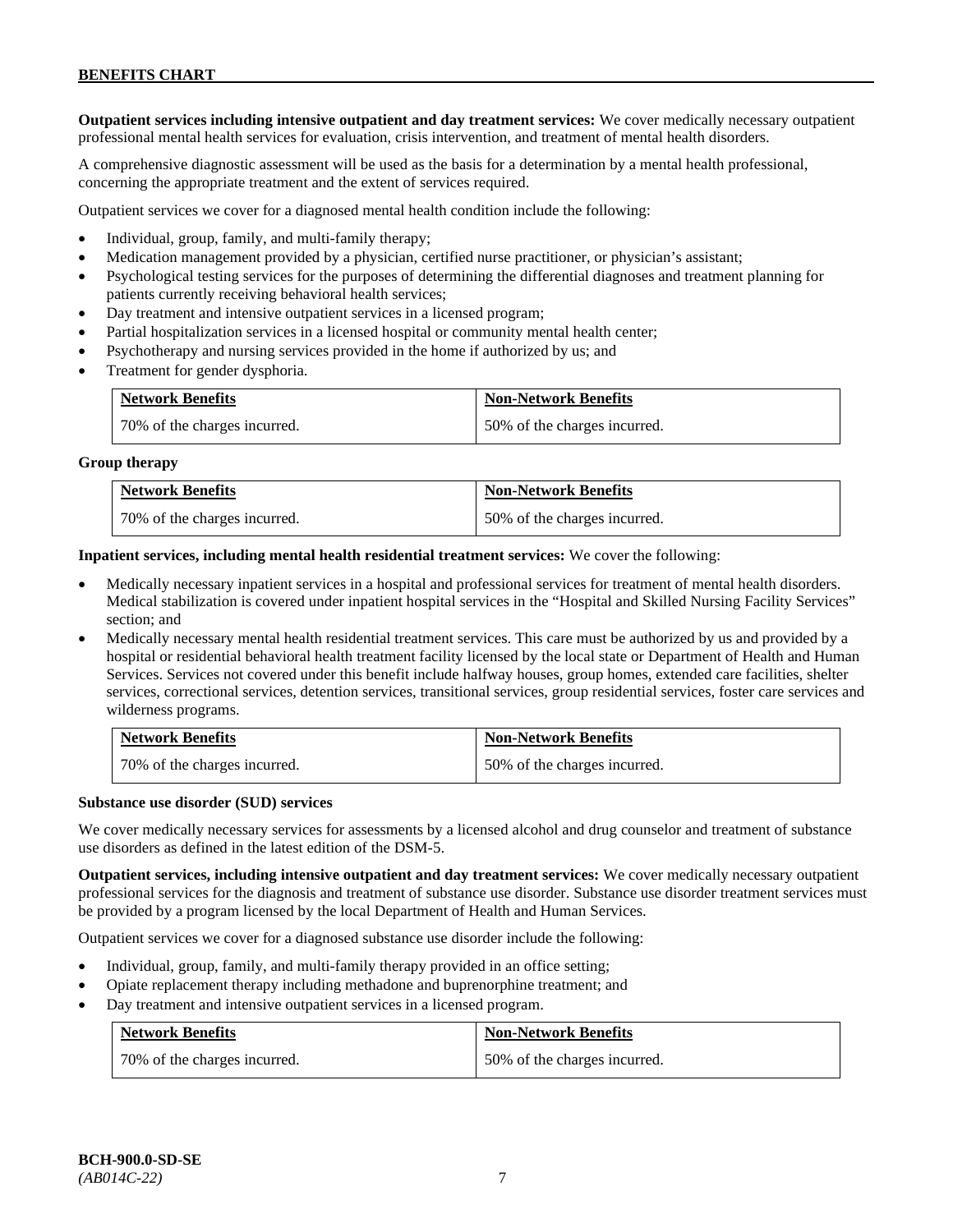**Inpatient services:** We cover the following:

- Medically necessary inpatient services in hospitals and residential primary treatment facilities approved by the State of South Dakota which are carrying out an approved program pursuant to the diagnosis and recommendation of a doctor;
- Services provided in a hospital that is licensed by the local state and accredited by Medicare; and
- Detoxification services in a hospital or community detoxification facility if it is licensed by the State of South Dakota as an approved inpatient alcoholism treatment facility.

| <b>Network Benefits</b>      | <b>Non-Network Benefits</b>  |
|------------------------------|------------------------------|
| 70% of the charges incurred. | 50% of the charges incurred. |

#### **Not Covered:**

See "Services Not Covered" in the Group Certificate.

# **CHIROPRACTIC SERVICES**

# **Covered Services:**

We cover chiropractic services for rehabilitative care. Chiropractic services are adjustments to any abnormal articulations of the human body, especially those of the spinal column, for the purpose of giving freedom of action to impinged nerves that may cause pain or deranged function.

Massage therapy which is performed in conjunction with other treatment/modalities by a chiropractor, is part of a prescribed treatment plan and is not billed separately is covered.

| <b>Network Benefits</b>      | <b>Non-Network Benefits</b>  |
|------------------------------|------------------------------|
| 70% of the charges incurred. | 50% of the charges incurred. |

### **Not Covered:**

- Massage therapy for the purpose of comfort or convenience of the Insured.
- See "Services Not Covered" in the Certificate.

# **CLINICAL TRIALS**

# **Covered Services:**

We cover certain routine services if you participate in a Phase I, Phase II, Phase III or Phase IV clinical trial that is conducted in relation to the prevention, detection, or treatment of cancer or other life-threatening disease or condition as defined in the Affordable Care Act. We cover routine patient costs for services that would be eligible under this Benefits Chart if the service were provided outside of a clinical trial.

| <b>Network Benefits</b>                              | <b>Non-Network Benefits</b>                          |
|------------------------------------------------------|------------------------------------------------------|
| Coverage level is same as corresponding Network      | Coverage level is same as corresponding Non-Network  |
| Benefits, depending on type of service provided such | Benefits, depending on type of service provided such |
| as Office Visits for Illness or Injury, Inpatient or | as Office Visits for Illness or Injury, Inpatient or |
| <b>Outpatient Hospital Services.</b>                 | <b>Outpatient Hospital Services.</b>                 |

# **Not Covered:**

- The investigative item, device or service itself.
- Items or services that are provided solely to satisfy data collection and analysis needs and that are not used in the direct clinical management of the patient.
- A service that is clearly inconsistent with widely accepted and established standards of care for a particular diagnosis.
- See "Services Not Covered" in the Certificate.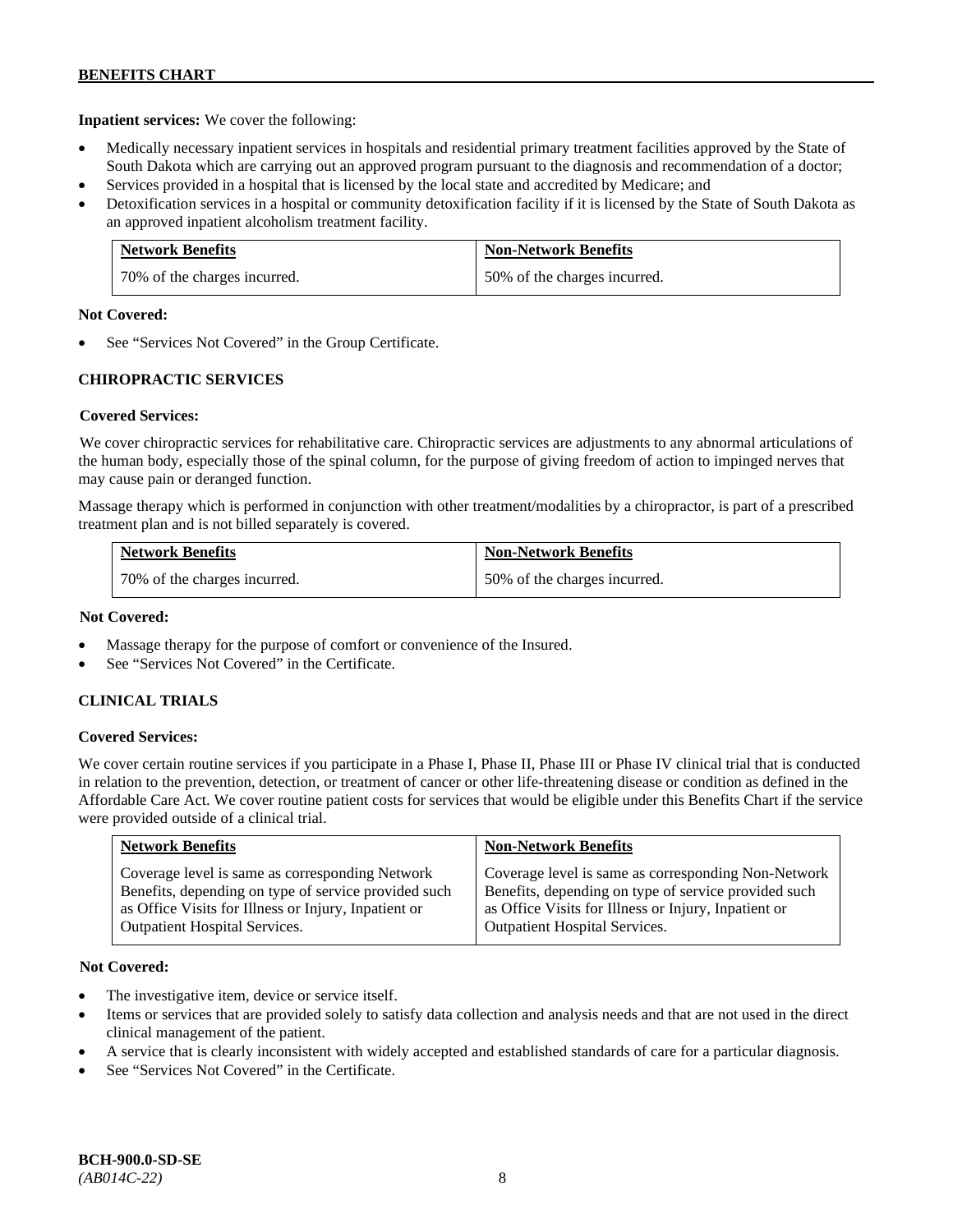# **DENTAL SERVICES**

#### **Covered Services:**

We cover services described below.

**Accidental dental services:** We cover dentally necessary services to treat and restore damage to teeth as a result of an accidental injury. Coverage is for damage caused by external trauma to face and mouth only, not for cracked or broken teeth which result from biting or chewing. We cover restorations, root canals, crowns and replacement of teeth lost that are directly related to the accident in which the Insured was involved. We cover initial exams, x-rays, and palliative treatment including extractions, and other oral surgical procedures directly related to the accident. Subsequent treatment must be initiated within the specified time-frame and must be directly related to the accident.

Full mouth rehabilitation to correct occlusion (bite) and malocclusion (misaligned teeth not due to the accident) are not covered.

When an implant-supported dental prosthetic treatment is pursued, the accidental dental benefit will be applied to the prosthetic procedure. Benefits are limited to the amount that would be paid toward the placement of a removable dental prosthetic appliance that could be used in the absence of implant treatment. Care must be provided or pre-authorized by a HealthPartners dentist.

| <b>Network Benefits</b>      | <b>Non-Network Benefits</b>  |
|------------------------------|------------------------------|
| 70% of the charges incurred. | 50% of the charges incurred. |

For all accidental dental services, treatment and/or restoration must be initiated within six months of the date of the injury. Coverage is limited to the initial course of treatment and/or initial restoration. Services must be provided within twentyfour months of the date of injury to be covered.

#### **Medical referral dental services**

**Medically necessary outpatient dental services:** We cover medically necessary outpatient dental services. Coverage is limited to dental services required for treatment of an underlying medical condition, e.g., removal of teeth to complete radiation treatment for cancer of the jaw, cysts and lesions.

| <b>Network Benefits</b>      | <b>Non-Network Benefits</b>  |
|------------------------------|------------------------------|
| 70% of the charges incurred. | 50% of the charges incurred. |

**Medically necessary hospitalization and anesthesia for dental care:** We cover medically necessary hospitalization and anesthesia for dental care. This is limited to charges incurred by an Insured who: (1) is a child under age 14, or (2) is severely disabled or otherwise suffers from a developmental disability as determined by a licensed physician which places that person under at serious risk. The requirement of a hospital setting must be due to an Insured's underlying medical condition. Coverage is limited to facility and anesthesia charges. Anesthesia is covered in a hospital or a dental office. Oral surgeon/dentist professional fees are not covered. Hospitalization required due to the behavior of the Insured or due to the extent of the dental procedure is not covered.

| <b>Network Benefits</b>      | <b>Non-Network Benefits</b> |
|------------------------------|-----------------------------|
| 70% of the charges incurred. | 50% of the charges incurred |

**Medical complications of dental care:** We cover medical complications of dental care. Treatment must be medically necessary care and related to medical complications of non-covered dental care, including complications of the head, neck, or substructures.

| <b>Network Benefits</b>      | <b>Non-Network Benefits</b>  |
|------------------------------|------------------------------|
| 70% of the charges incurred. | 50% of the charges incurred. |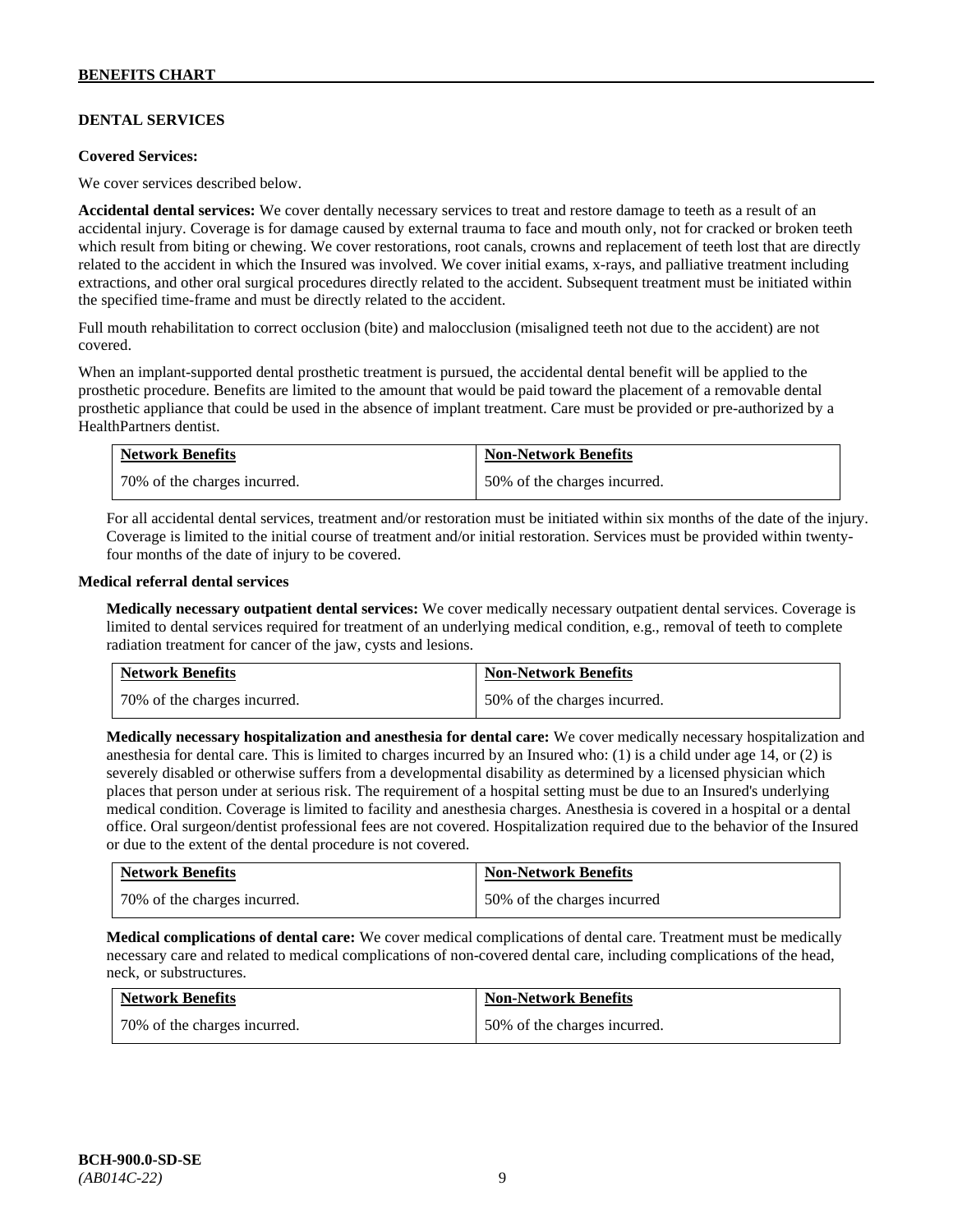**Oral surgery:** We cover oral surgery. Coverage is limited to treatment of medical conditions requiring oral surgery, such as treatment of oral neoplasm, non-dental cysts, fracture of the jaws, trauma of the mouth and jaws, and any other oral surgery procedures provided as medically necessary dental services.

| <b>Network Benefits</b>      | <b>Non-Network Benefits</b>  |
|------------------------------|------------------------------|
| 70% of the charges incurred. | 50% of the charges incurred. |

**Treatment of cleft lip and cleft palate of a dependent child:** We cover treatment of cleft lip and cleft palate of a dependent child, to the limiting age in the definition of an "Eligible Dependent", including orthodontic treatment and oral surgery directly related to the cleft. Benefits for individuals age 26 up to the limiting age for coverage of the dependent are limited to inpatient or outpatient expenses arising from medical and dental treatment that was scheduled or initiated prior to the dependent turning age 19. Dental services which are not required for the treatment of cleft lip or cleft palate are not covered. If a dependent child covered under the Certificate and Benefits Chart is also covered under a dental plan which includes orthodontic services, that dental plan shall be considered primary for the necessary orthodontic services. Oral appliances are subject to the same copayment, conditions and limitations as durable medical equipment.

| <b>Network Benefits</b>      | <b>Non-Network Benefits</b>  |
|------------------------------|------------------------------|
| 70% of the charges incurred. | 50% of the charges incurred. |

**Treatment of temporomandibular disorder (TMD) and craniomandibular disorder (CMD):** We cover surgical and nonsurgical treatment of temporomandibular disorder (TMD) and craniomandibular disorder (CMD), which is medically necessary care. Dental services which are not required to directly treat TMD or CMD are not covered.

| <b>Network Benefits</b>      | <b>Non-Network Benefits</b>  |
|------------------------------|------------------------------|
| 70% of the charges incurred. | 50% of the charges incurred. |

# **Not Covered:**

- Dental treatment, procedures or services not listed in this Benefits Chart.
- Accident related dental services if treatment is: (1) initiated beyond six months from the date of the injury; (2) received beyond the initial treatment or restoration; or (3) received beyond twenty-four months from the date of injury.
- Oral surgery to remove wisdom teeth, except as stated in the Pediatric Dental amendment.
- Orthognathic treatment or procedures and all related services.
- See "Services Not Covered" in the Certificate.

# **DIABETES AND HYPERTENSION DISEASE MANAGEMENT PROGRAM**

# **Covered Services:**

- If you meet criteria for coverage, you may qualify for the Diabetes and/or Hypertension Disease Management Program.
- The program covers group health coaching which focuses on weight loss, exercise, behavior modification and health education through Omada Health.

| <b>Network Benefits</b>                                     | <b>Non-Network Benefits</b> |
|-------------------------------------------------------------|-----------------------------|
| 100% of the charges incurred.<br>Deductible does not apply. | Not applicable.             |

#### **Not Covered:**

See "Services Not Covered" in the Certificate.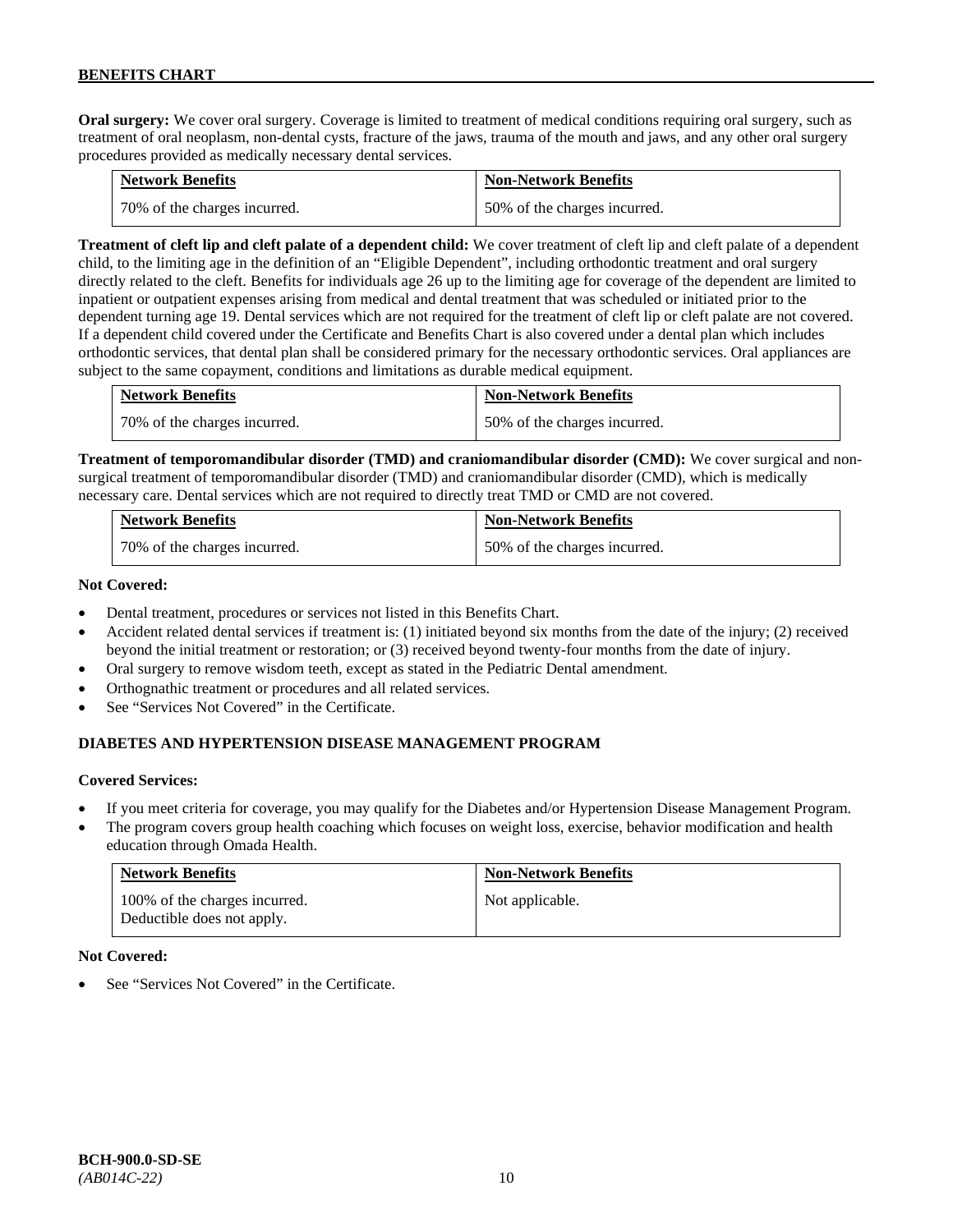# **DIABETIC EQUIPMENT AND SUPPLIES**

#### **Covered Services:**

We cover physician prescribed medically appropriate and necessary drugs and supplies used in the management and treatment of diabetes for insureds with gestational, Type I or Type II diabetes including durable diabetic equipment, measurement and administration aids, and disposable supplies, as described below. Certain items are only covered if your condition meets our coverage criteria and obtained through an authorized vendor. For more information on what we cover and any prior authorization requirements, call Member Services or log on to your "myHealthPartners" account at [healthpartners.com.](http://www.healthpartners.com/)

Insulin and medications for diabetes, including prescribed oral agents for controlling blood sugars and glucagon kits are covered as outpatient drugs under the "Prescription Drug Services" section.

**Pumps and pump supplies.** These include diabetic insulin pumps, diabetic infusion pumps and infusion pump supplies such as infusion sets, tubing, connectors and syringe reservoirs.

Covered insulin pumps that are not available from a DME vendor and only available through a retail pharmacy will be covered as described below. All other insulin pumps, infusion pumps and supplies must be obtained through an authorized durable medical equipment provider and cannot be obtained at a pharmacy.

| <b>Network Benefits</b>                                                                | <b>Non-Network Benefits</b>  |
|----------------------------------------------------------------------------------------|------------------------------|
| Pumps received at a pharmacy:<br>70% of the charges incurred.                          | 50% of the charges incurred. |
| Pumps received from a non-pharmacy approved<br>vendor:<br>70% of the charges incurred. |                              |

#### **All other durable equipment and diabetic supplies**

Durable Diabetic Equipment and Supplies. These include continuous glucose monitoring system (CGMS), transmitter, sensors and receivers, diabetic blood glucose monitors and control/calibrating solutions (for checking accuracy or testing equipment and test strips).

Disposable Diabetic Supplies. These are one-time use supplies, including syringes, lancets, lancet devices, blood and urine ketone test strips, and needles.

Certain diabetic supplies and equipment must be purchased at a pharmacy.

| <b>Network Benefits</b>                                                                                                                                                                                                                                                               | <b>Non-Network Benefits</b>  |
|---------------------------------------------------------------------------------------------------------------------------------------------------------------------------------------------------------------------------------------------------------------------------------------|------------------------------|
| If received through a pharmacy:<br>Diabetic supplies on the Preventive Drug List:                                                                                                                                                                                                     | 50% of the charges incurred. |
| Generic formulary drugs from the Preventive Drug List<br>are covered at 100% of the charges incurred. Brand<br>name formulary drugs from the Preventive Drug List<br>are covered at 100% of the charges incurred, subject to<br>your copayment of \$60.<br>Deductible does not apply. |                              |
| All other diabetic supplies purchased at a pharmacy:<br>70% of the charges incurred If received through a<br>non-pharmacy provider:<br>70% of the charges incurred if purchased from an<br>approved vendor.                                                                           |                              |

#### **Limitations:**

- No more than a 93-day supply of diabetic supplies is covered and dispensed at a time.
- We require that certain diabetic supplies and equipment be purchased at a pharmacy.
- Diabetic supplies and equipment are limited to certain models and brands.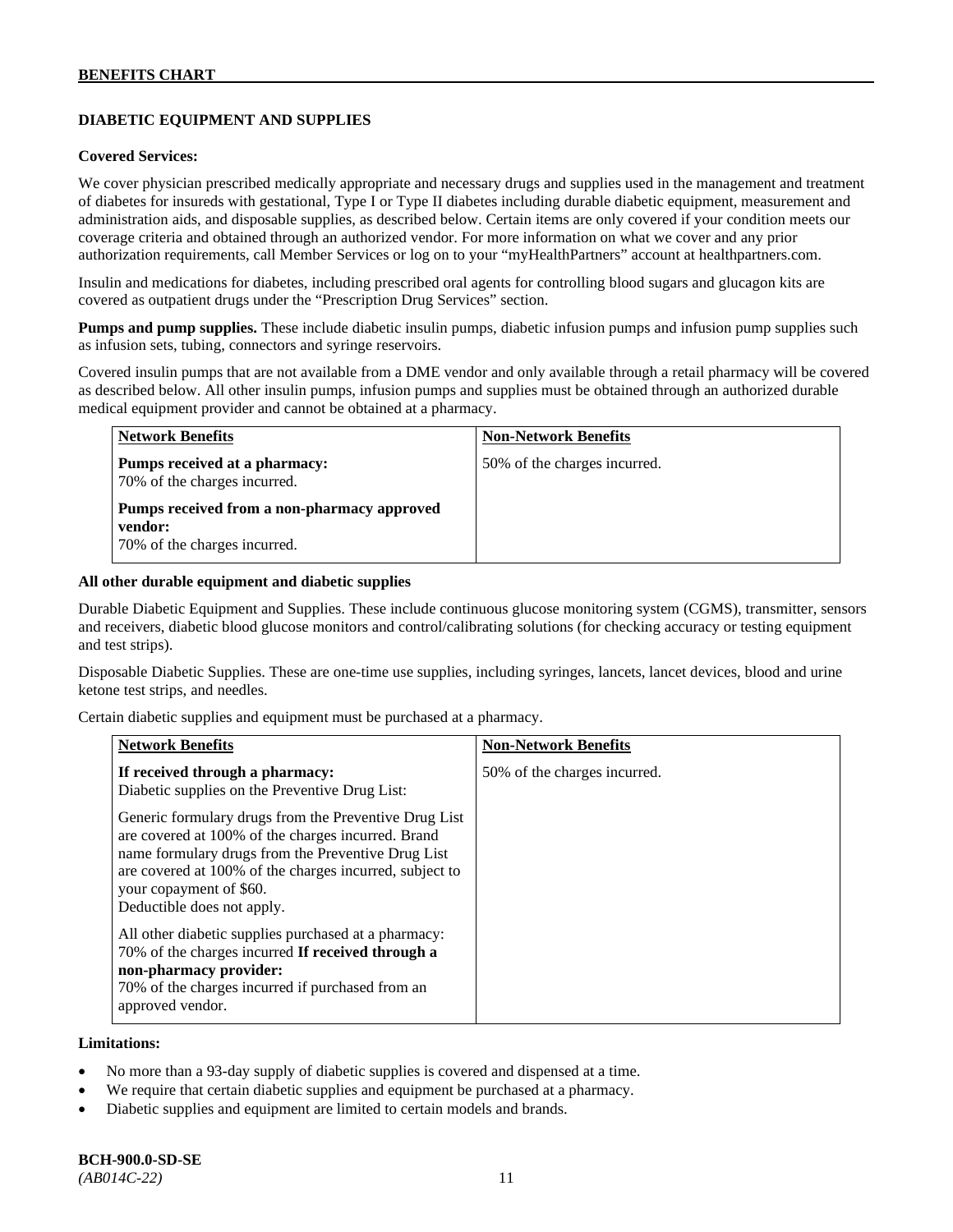- Durable medical equipment and supplies must be obtained from or repaired by approved vendors.
- Covered services and supplies are based on established medical policies which are subject to periodic review and modification by the medical directors. Our coverage policy for diabetic supplies includes information on our required models and brands. These medical policies (medical coverage criteria) are available by calling Member Services, or logging on to your "myHealthPartners" account at [healthpartners.com.](http://www.healthpartners.com/)

# **Not Covered:**

- Replacement or repair of any covered items, if the items are (i) damaged or destroyed by misuse, abuse or carelessness, (ii) lost; or (iii) stolen.
- Duplicate or similar items.
- Labor and related charges for repair of any covered items which are more than the cost of replacement by an approved vendor.
- Batteries for monitors and equipment.
- Sales tax, mailing, delivery charges, service call charges.
- See "Services Not Covered" in the Certificate.

# **DIAGNOSTIC IMAGING SERVICES**

# **Covered Services:**

We cover diagnostic imaging, when ordered by a provider and provided in a clinic or outpatient hospital facility.

We cover services provided in a clinic or outpatient hospital facility. To see the benefit level for inpatient hospital or skilled nursing facility services, see benefits under Inpatient Hospital and Skilled Nursing Facility Services.

# **Outpatient magnetic resonance imaging (MRI) and computed tomography (CT)**

| <b>Network Benefits</b>      | <b>Non-Network Benefits</b>  |
|------------------------------|------------------------------|
| 70% of the charges incurred. | 50% of the charges incurred. |

# **All other outpatient diagnostic imaging services**

| <b>Network Benefits</b>      | <b>Non-Network Benefits</b>  |
|------------------------------|------------------------------|
| 70% of the charges incurred. | 50% of the charges incurred. |

# **Preventive services (MRI/CT procedures are not considered preventive)**

Diagnostic imaging services associated with preventive services are covered at the benefit level shown in the "Preventive Services" section of this Benefits Chart.

# **Not Covered:**

See "Services Not Covered" in the Certificate.

# **DURABLE MEDICAL EQUIPMENT, PROSTHETICS, ORTHOTICS AND SUPPLIES**

# **Covered Services:**

We cover equipment, supplies and services, as described below. Certain items are only covered if your condition meets our coverage criteria. For more information on what we cover and any prior authorization requirements, call Member Services or log on to your "myHealthPartners" account at [healthpartners.com.](http://healthpartners.com/)

- Durable medical equipment, such as wheelchairs, ventilators, oxygen, oxygen equipment, continuous positive airway pressure (CPAP) devices, hospital beds, and related services.
- Prosthetics, including breast prostheses, artificial limbs and artificial eyes, and related supplies.
- Orthotics.
- Medical supplies, including splints, surgical stockings, casts and dressings.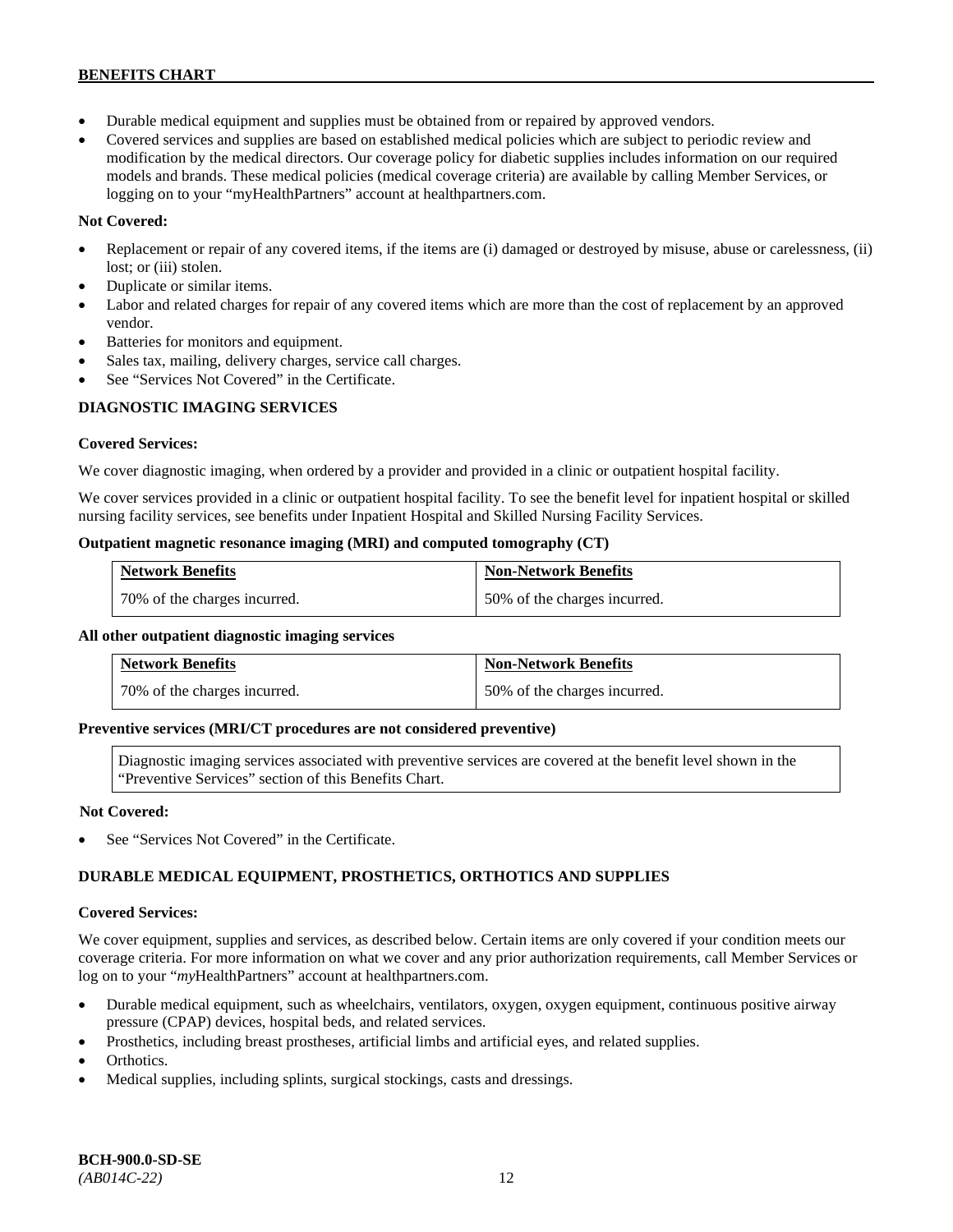- Enteral feedings.
- Special dietary treatment for Phenylketonuria (PKU) and oral amino acid based elemental formula if it meets our medical coverage criteria.

Diabetic equipment and supplies are covered under the "Diabetic Equipment and Supplies" section.

# **Special dietary treatment for phenylketonuria (PKU) if it meets our medical coverage criteria**

We cover testing, diagnosis and treatment of phenylketonuria including dietary management, formulas, case management, intake and screening, assessment, comprehensive care planning and service referral.

| <b>Network Benefits</b>      | <b>Non-Network Benefits</b>  |
|------------------------------|------------------------------|
| 70% of the charges incurred. | 50% of the charges incurred. |

# **Oral amino acid based elemental formula if it meets our medical coverage criteria**

| <b>Network Benefits</b>      | <b>Non-Network Benefits</b>  |
|------------------------------|------------------------------|
| 70% of the charges incurred. | 50% of the charges incurred. |

#### **All other durable medical equipment, prosthetics, orthotics and supplies**

| <b>Network Benefits</b>      | <b>Non-Network Benefits</b>  |
|------------------------------|------------------------------|
| 70% of the charges incurred. | 50% of the charges incurred. |

# **Limitations:**

Coverage of durable medical equipment is limited by the following.

Payment will not exceed the cost of an alternate piece of equipment or service that is effective and medically necessary.

- For prosthetic benefits, other than oral appliances for cleft lip and cleft palate, payment will not exceed the cost of an alternate piece of equipment or service that is effective, medically necessary and enables Insureds to conduct standard activities of daily living.
- We reserve the right to determine if an item will be approved for rental vs. purchase.
- Durable medical equipment and supplies must be obtained from or repaired by approved vendors.
- Covered services and supplies are based on established medical policies which are subject to periodic review and modification by the medical or dental directors. Our coverage policy for diabetic supplies includes information on our required models and brands. These medical policies (medical coverage criteria) are available by calling Member Services, or logging on to your "*my*HealthPartners" account at [healthpartners.com.](http://www.healthpartners.com/)

# **Not Covered:**

Items which are not eligible for coverage include, but are not limited to:

- Replacement or repair of any covered items, if the items are (i) damaged or destroyed by misuse, abuse or carelessness, (ii) lost; or (iii) stolen.
- Duplicate or similar items.
- Labor and related charges for repair of any covered items which are more than the cost of replacement by an approved vendor.
- Sales tax, mailing, delivery charges, service call charges.
- Items which are primarily educational in nature or for hygiene, vocation, comfort, convenience or recreation.
- Communication aids or devices: equipment to create, replace or augment communication abilities including, but not limited to, speech processors, receivers, communication boards, or computer or electronic assisted communication.
- Hearing aids (implantable and external, including osseointegrated or bone anchored) and their fitting. This exclusion does not apply to cochlear implants.
- Eyeglasses, contact lenses and their fitting, measurement and adjustment, except as specifically described in this Benefits Chart.
- Hair prostheses (wigs).
- Household equipment which primarily has customary uses other than medical, such as, but not limited to, exercise cycles, air purifiers, central or unit air conditioners, water purifiers, non-allergenic pillows, mattresses or waterbeds.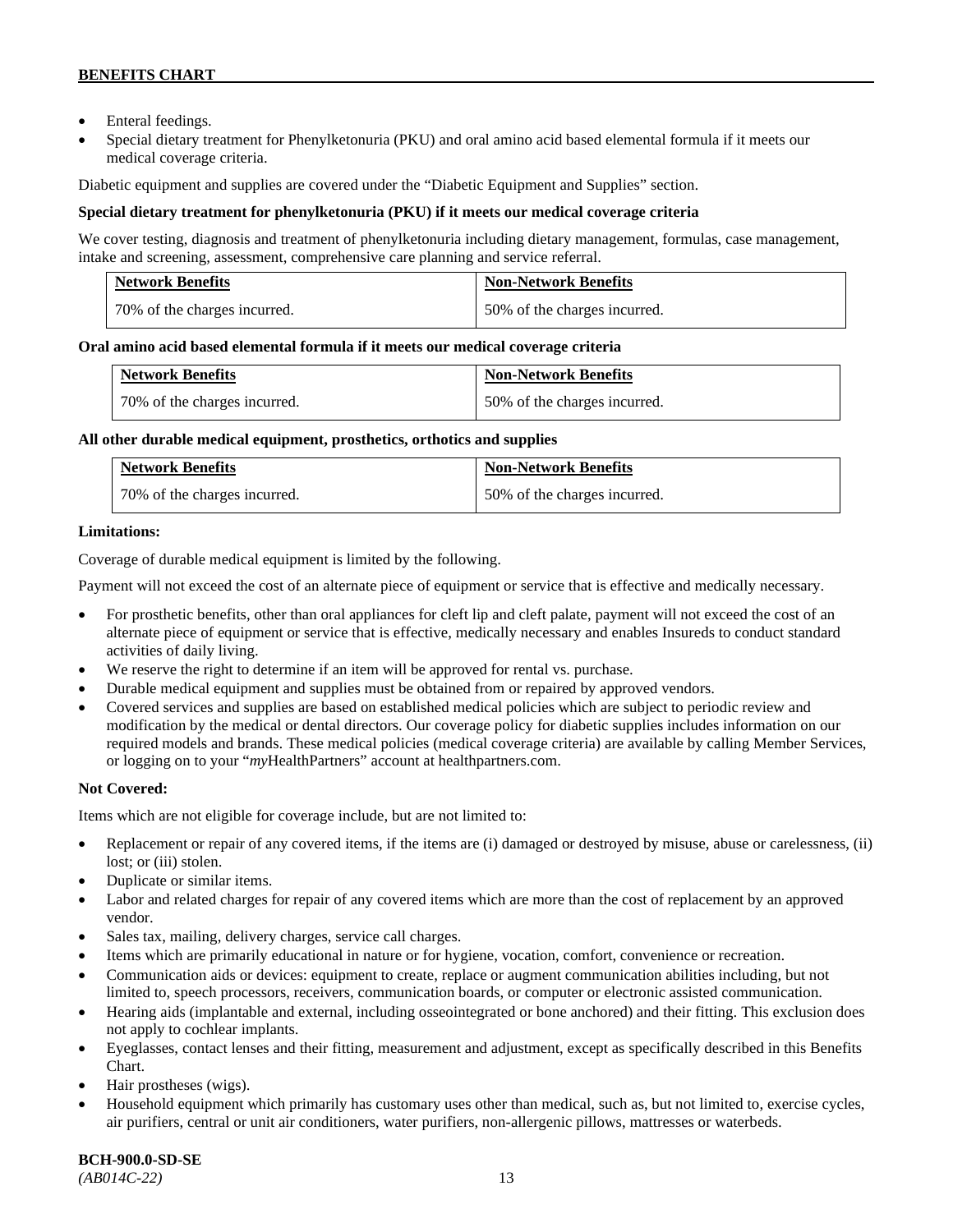- Household fixtures including, but not limited to, escalators or elevators, ramps, swimming pools and saunas.
- Modifications to the structure of the home including, but not limited to, its wiring, plumbing or charges for installation of equipment.
- Vehicle, car or van modifications including, but not limited to, hand brakes, hydraulic lifts and car carrier.
- Rental equipment while owned equipment is being repaired by non-contracted vendors, beyond one month rental of medically necessary equipment.
- Other equipment and supplies, including, but not limited to, assistive devices, that we determine are not eligible for coverage.
- See "Services Not Covered" in the Certificate.

# **EMERGENCY AND URGENTLY NEEDED CARE SERVICES**

#### **Covered Services:**

We cover services for emergency care and urgently needed care if the services are otherwise eligible for coverage under this Benefits Chart.

**Urgently needed care.** These are services to treat an unforeseen illness or injury:

- that are required in order to prevent a serious deterioration in your health; and
- that cannot be delayed until the next available clinic or office hours.

#### **Urgently needed care at clinics**

| <b>Network Benefits</b>      | <b>Non-Network Benefits</b> |
|------------------------------|-----------------------------|
| 70% of the charges incurred. | See Network Benefits.       |

**Emergency care.** These are services to treat:

- the sudden, unexpected onset of illness or injury which, if left untreated or unattended until the next available clinic or office hours, would result in hospitalization; or
- a condition requiring professional health services immediately necessary to preserve life or stabilize health.

Emergency care includes emergency services as defined in Division BB, Title I, Section 102 of the Consolidated Appropriations Act of 2021.

Emergency care also includes an immediate response service available on a 24-hour, seven-day-a-week basis for each child, or person, having a psychiatric crisis, a mental health crisis, or a mental health emergency.

When reviewing claims for coverage of emergency services, our medical director will take into consideration: (1) a reasonable layperson's belief that the circumstances required immediate medical care that could not wait until the next working day or next available clinic appointment; (2) the time of day and day of the week the care was provided; and (3) the presenting symptoms including, but not limited to, severe pain, to ensure that the decision to reimburse the emergency care is not made solely on the basis of the actual diagnosis.

#### **Emergency care in a hospital emergency room, including professional services of a physician**

| <b>Network Benefits</b>      | <b>Non-Network Benefits</b> |
|------------------------------|-----------------------------|
| 70% of the charges incurred. | See Network Benefits.       |

#### **Inpatient emergency care in a hospital:**

| <b>Network Benefits</b>      | <b>Non-Network Benefits</b> |
|------------------------------|-----------------------------|
| 70% of the charges incurred. | See Network Benefits.       |

# **Not Covered:**

See "Services Not Covered" in the Certificate.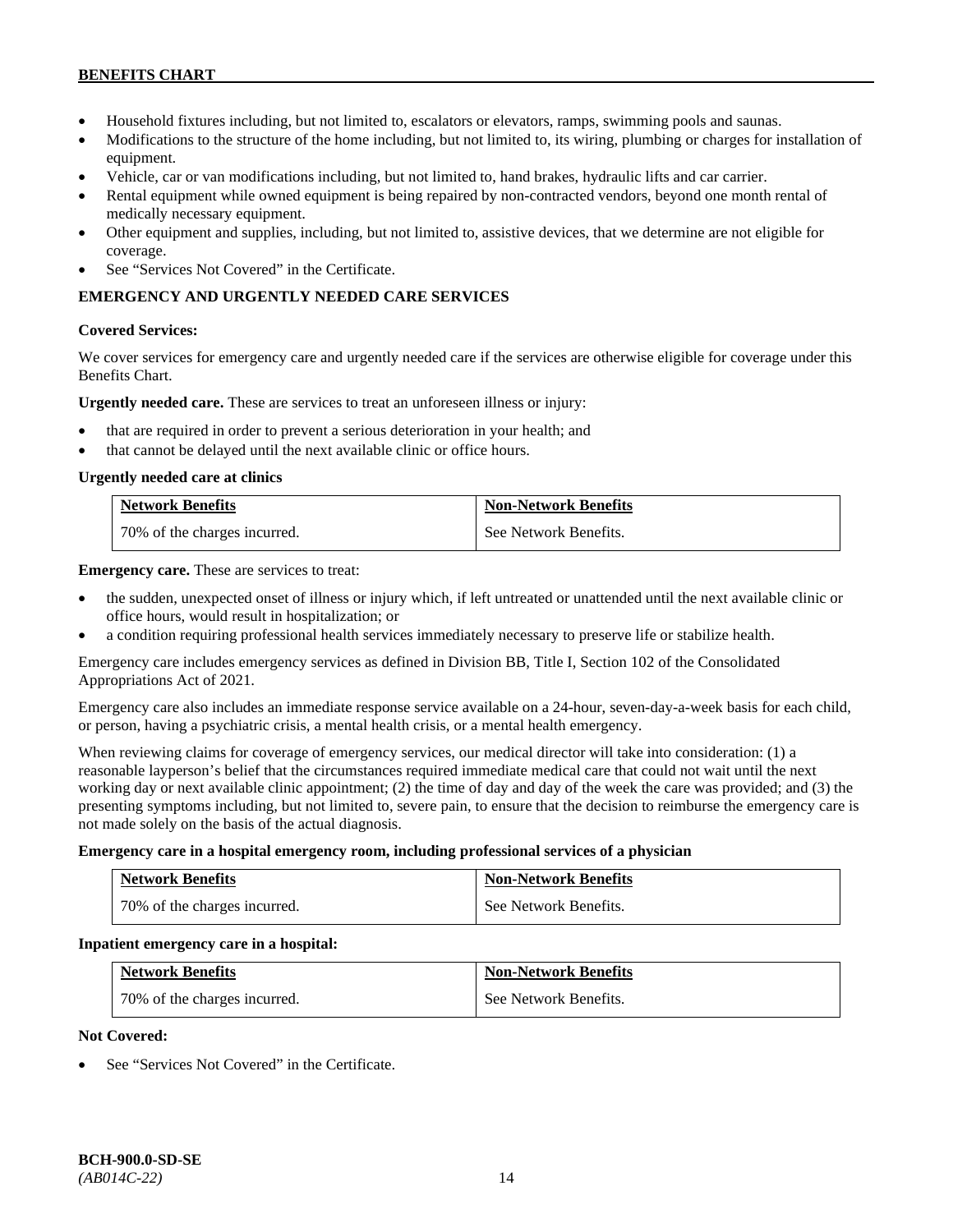# **GENE THERAPY**

#### **Covered Services:**

We cover gene therapy treatment that meets our current medical coverage criteria.

| <b>Network Benefits</b>                                                                                                                                                                                  | <b>Non-Network Benefits</b> |
|----------------------------------------------------------------------------------------------------------------------------------------------------------------------------------------------------------|-----------------------------|
| Coverage level is same as corresponding Network<br>Benefits, depending on type of service provided, such<br>as Office Visits for Illness or Injury, Inpatient or<br><b>Outpatient Hospital Services.</b> | No coverage.                |

#### **Limitations:**

- Gene therapy must be provided by a designated provider.
- Specific types of gene therapy are limited to therapies and conditions specified in our medical coverage criteria.

#### **Not Covered:**

See "Services Not Covered" in the Certificate.

# **HEALTH EDUCATION**

#### **Covered Services:**

We cover education for preventive services and education for the management of chronic health problems, such as diabetes. Coverage includes medical nutrition therapy that is provided by a certified, registered, or licensed health care professional.

We cover diabetic self-management training and education if:

- the service is provided by a physician, nurse, dietitian, pharmacist, or other licensed health care provider who satisfies the current academic eligibility requirements of the National Certification Board for Diabetic Educators and has completed a course in diabetes education and training or has been certified as a diabetes educator; and
- the training and education is based upon a diabetes program recognized by the American Diabetes Association or a diabetes program with a curriculum approved by the American Diabetes Association or the South Dakota Department of Health.

Coverage of diabetes self-management training is limited to Insureds:

- o who are newly diagnosed with diabetes or have received no prior diabetes education;
- o who require a change in current therapy;<br>o who have a co-morbid condition such heal
- who have a co-morbid condition such heart disease or renal failure; or
- o whose diabetes condition is unstable.

See "Diabetic Equipment and Supplies" to see what diabetic equipment and supplies we cover.

| <b>Network Benefits</b>                                     | <b>Non-Network Benefits</b>  |
|-------------------------------------------------------------|------------------------------|
| 100% of the charges incurred.<br>Deductible does not apply. | 50% of the charges incurred. |

#### **Not Covered:**

See "Services Not Covered" in the Certificate.

# **HOME HEALTH SERVICES**

# **Covered Services:**

We cover the following services:

- skilled nursing treatment in the home intended to provide a safe transition from other levels of care;
- physical therapy, occupational therapy, speech therapy, respiratory therapy and other therapeutic services;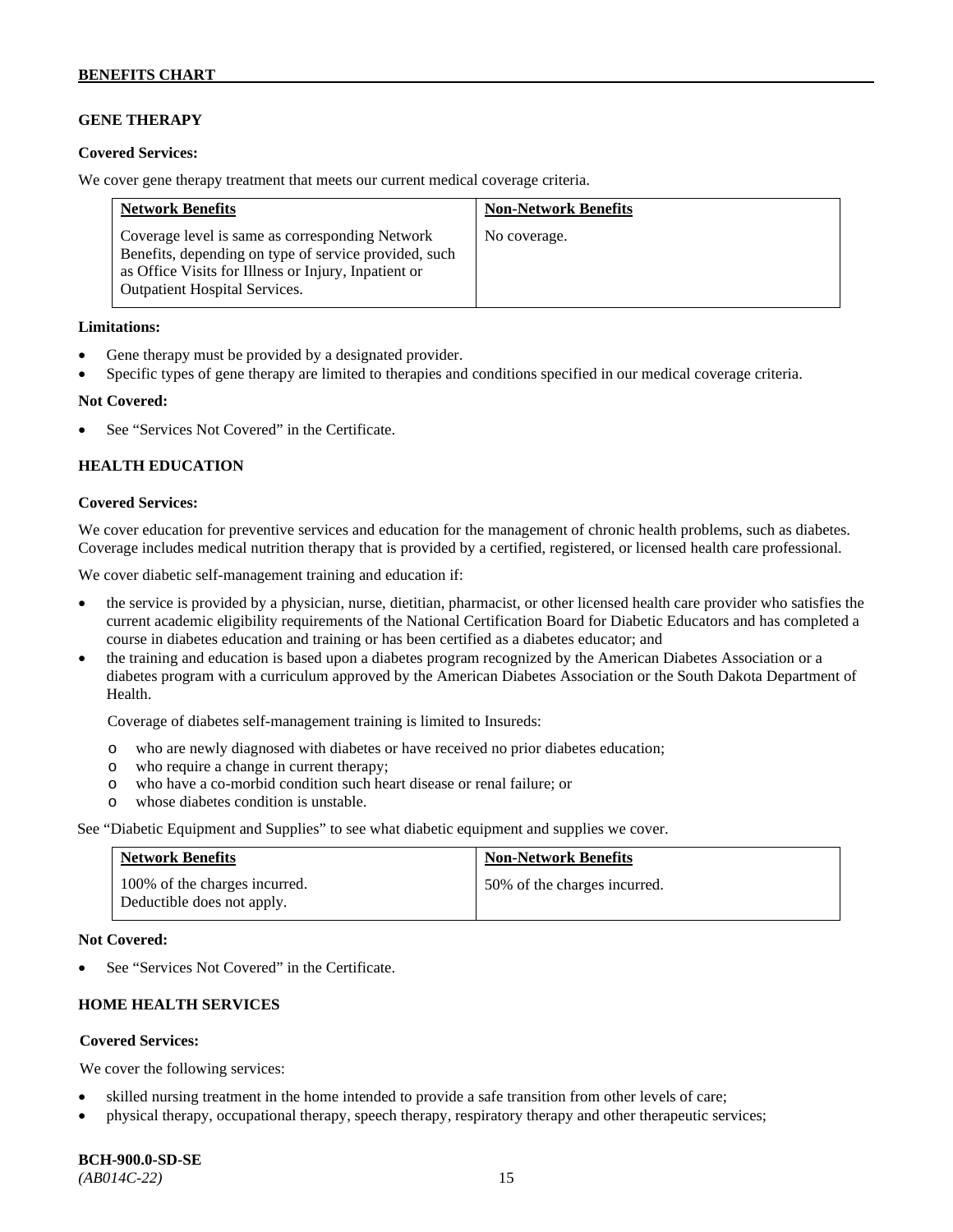- non-routine prenatal and postnatal services;
- routine postnatal well child visits, as described in the Coverage Criteria;
- phototherapy services for newborns. For phototherapy services for newborns and high risk prenatal services, supplies and equipment are included;
- home health aide services and other eligible home health services when provided in your home, if you are homebound (i.e., unable to leave home without considerable effort due to a medical condition. Lack of transportation does not constitute homebound status);
- total parenteral nutrition/intravenous ("TPN/IV") therapy, equipment, supplies and drugs in connection with IV therapy. IV line care kits are covered under Durable Medical Equipment. You do not need to be homebound to receive total parenteral nutrition/intravenous ("TPN/IV") therapy;
- palliative care benefits. Palliative care includes symptom management, education and establishing goals of care. We waive the requirement that you be homebound for a limited number of home visits for palliative care (as shown in this Benefits Chart), if you have a life-threatening, non-curable condition which has a prognosis of survival of two years or less. Additional palliative care visits are eligible under the home health services benefit if you are homebound and meet all other requirements defined in this section.

Home health services are eligible and covered only when they are:

- medically necessary; and
- provided as rehabilitative care, terminal care or maternity care; and
- ordered by a physician, and included in the written home care plan.

# **Physical therapy, occupational therapy, speech therapy, respiratory therapy, home health aide services and palliative care**

| <b>Network Benefits</b>      | <b>Non-Network Benefits</b>  |
|------------------------------|------------------------------|
| 70% of the charges incurred. | 50% of the charges incurred. |

#### **TPN/IV therapy, skilled nursing services, non-routine prenatal/postnatal services and phototherapy**

| <b>Network Benefits</b>        | <b>Non-Network Benefits</b>  |
|--------------------------------|------------------------------|
| 1 70% of the charges incurred. | 50% of the charges incurred. |

Each 24-hour visit (or shifts of up to 24-hour visits) equals one visit and counts toward the Maximum visits for all other services shown below. Any visit that lasts less than 24 hours, regardless of the length of the visit, will count as one visit toward the Maximum visits for all other services shown below. All visits must be medically necessary and benefit eligible.

#### **Routine postnatal well child visit**

| <b>Network Benefits</b>                                     | <b>Non-Network Benefits</b>  |
|-------------------------------------------------------------|------------------------------|
| 100% of the charges incurred.<br>Deductible does not apply. | 50% of the charges incurred. |

#### **Maximum visits for palliative care**

If you are eligible to receive palliative care in the home and you are not homebound, there is a maximum of 12 visits per calendar year.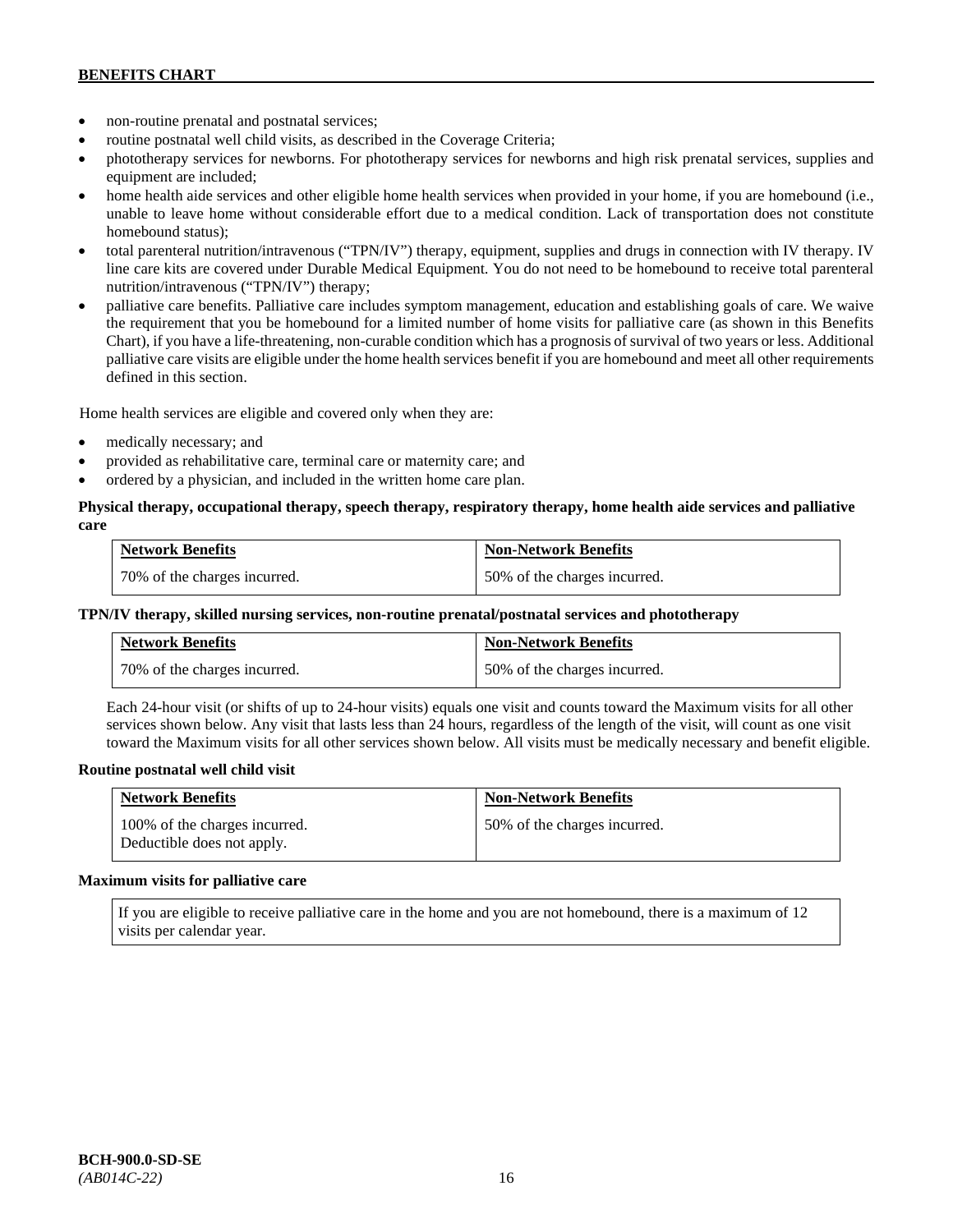# **Maximum visits for all other services**

| <b>Network Benefits</b>       | <b>Non-Network Benefits</b> |
|-------------------------------|-----------------------------|
| 120 visits per calendar year. | 60 visits per calendar year |

Each visit provided under the Network Benefits and Non-Network Benefits counts toward the maximums shown under both Maximum visits sections. The routine postnatal well child visit does not count toward the visit limit.

# **Limitations:**

- Home health services are not provided as a substitute for a primary caregiver in the home or as relief (respite) for a primary caregiver in the home. We will not reimburse family members or residents in your home for the above services.
- A service shall not be considered a skilled nursing service merely because it is performed by, or under the direct supervision of, a licensed nurse. Where a service (such as tracheotomy suctioning or ventilator monitoring) or like services, can be safely and effectively performed by a non-medical person (or self-administered), without the direct supervision of a licensed nurse, the service shall not be regarded as a skilled nursing service, whether or not a skilled nurse actually provides the service. The unavailability of a competent person to provide a non-skilled service shall not make it a skilled service when a skilled nurse provides it. Only the skilled nursing component of so-called "blended" services (i.e. services which include skilled and non-skilled components) are covered under this Benefits Chart.

# **Not Covered:**

- Financial or legal counseling services.
- Housekeeping or meal services in your home.
- Services provided by a family member or enrollee, or a resident in the enrollee's home.
- Vocational rehabilitation and recreational or educational therapy. Recreation therapy is therapy provided solely for the purpose of recreation, including, but not limited to: (a) requests for physical therapy or occupational therapy to improve athletic ability, and (b) braces or guards to prevent sports injuries.
- See "Services Not Covered" in the Certificate.

# **HOSPICE SERVICES**

# **Applicable Definitions:**

**Part-time.** This is up to two hours of service per day, more than two hours is considered continuous care.

**Continuous Care.** This is from two to twelve hours of service per day provided by a registered nurse, licensed practical nurse, or home health aide, during a period of crisis in order to maintain a terminally ill patient at home.

**Appropriate Facility.** This is a nursing home, hospice residence, or other inpatient facility.

**Custodial Care Related to Hospice Services.** This means providing assistance in the activities of daily living and the care needed by a terminally ill patient which can be provided by primary caregiver (i.e., family member or friend) who is responsible for the patient's home care.

# **Covered Services:**

**Hospice Program.** We cover the services described below if you are terminally ill and accepted as a hospice program participant. You must meet the eligibility requirements of the program, and elect to receive services through the hospice program. If you elect to receive hospice services, you do so in lieu of curative treatment for your terminal illness for the period you are enrolled in the hospice program.

**Eligibility:** In order to be eligible to be enrolled in the hospice program, you must: (1) be a terminally ill patient (prognosis of six months or less); (2) have chosen a palliative treatment focus (i.e., emphasizing comfort and supportive services rather than treatment attempting to cure the disease or condition); and (3) continue to meet the terminally ill prognosis as reviewed by our medical director or his or her designee over the course of care. You may withdraw from the hospice program at any time.

**Eligible Services:** Hospice services include the following services provided in accordance with an approved hospice treatment plan.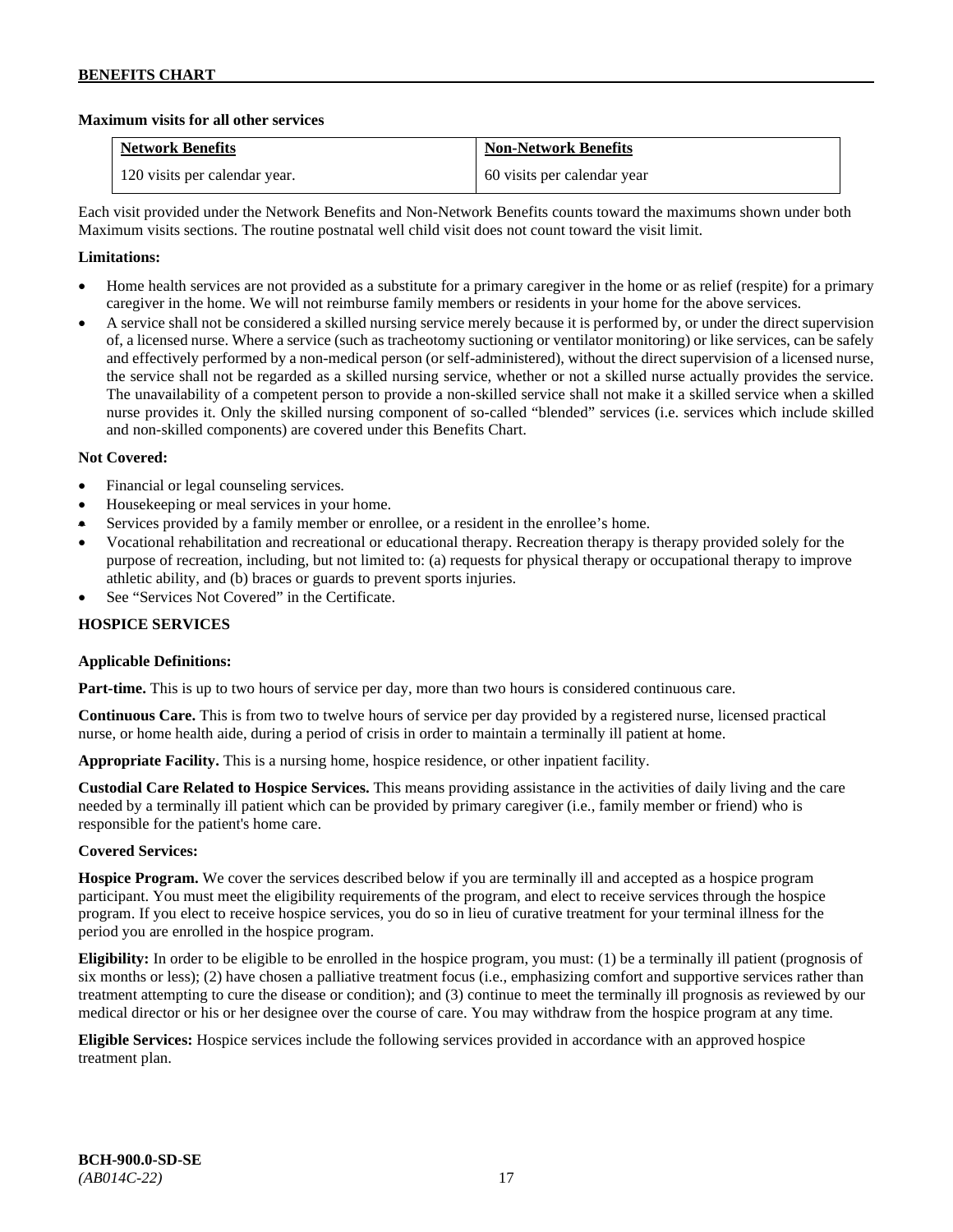- Inpatient Services: We cover inpatient services in a hospital facility.
- Home Health Services:
	- Part-time care provided in your home by an interdisciplinary hospice team (which may include a physician, nurse, social worker, and spiritual counselor) and medically necessary home health services are covered.
	- o One or more periods of continuous care in your home or in a setting which provides day care for pain or symptom management, when medically necessary, will be covered.
- Other Services:
	- o Respite care is covered for care in your home or in an appropriate facility, to give your primary caregivers (i.e., family members or friends) rest and/or relief when necessary in order to maintain a terminally ill patient at home*.*
	- o Medically necessary medications for pain and symptom management.
	- o Semi-electric hospital beds and other durable medical equipment are covered.
	- o Emergency and non-emergency care is covered.

| <b>Network Benefits</b>      | <b>Non-Network Benefits</b>  |
|------------------------------|------------------------------|
| 70% of the charges incurred. | 50% of the charges incurred. |

Respite care is limited to five episodes, up to five days per episode. Inpatient hospice services are limited to 15 days per lifetime.

# **Not Covered:**

- Financial or legal counseling services.
- Housekeeping or meal services in your home.
- Custodial or maintenance care related to hospice services, whether provided in the home or in a nursing home.
- Any service not specifically described as covered services under this hospice services benefits.
- Any services provided by members of your family or residents in your home.
- See "Services Not Covered" in the Certificate.

# **HOSPITAL AND SKILLED NURSING FACILITY SERVICES**

# **Covered Services:**

We cover services as described below.

# **Medical or surgical hospital services**

**Inpatient hospital services:** We cover the following medical or surgical services, for the treatment of acute illness or injury, which require the level of care only provided in an acute care facility. These services must be authorized by a physician.

Inpatient hospital services include: room and board; the use of operating or maternity delivery rooms; intensive care facilities; newborn nursery facilities; general nursing care, anesthesia, laboratory and diagnostic imaging services, reconstructive surgery, radiation therapy, physical therapy, prescription drugs or other medications administered during treatment, blood and blood products (unless replaced), and blood derivatives, and other diagnostic or treatment related hospital services; physician and other professional medical and surgical services provided while in the hospital, including gender confirmation surgery that meets medical coverage criteria.

Services for items for personal convenience, such as television rental, are not covered.

We cover, following a vaginal delivery, a minimum of 48 hours of inpatient care for the mother and newborn child. We cover, following a caesarean section delivery, a minimum of 96 hours of inpatient care for the mother and newborn child. If the duration of inpatient care is less than these minimums, we also cover a minimum of one home visit by a registered nurse for post-delivery care, within 4 days of discharge of the mother and newborn child. Services provided by the registered nurse include, but are not limited to, parent education, assistance and training in breast and bottle feeding, and conducting any necessary and appropriate clinical tests. We shall not provide any compensation or other non-medical remuneration to encourage a mother and newborn to leave inpatient care before the duration minimums specified.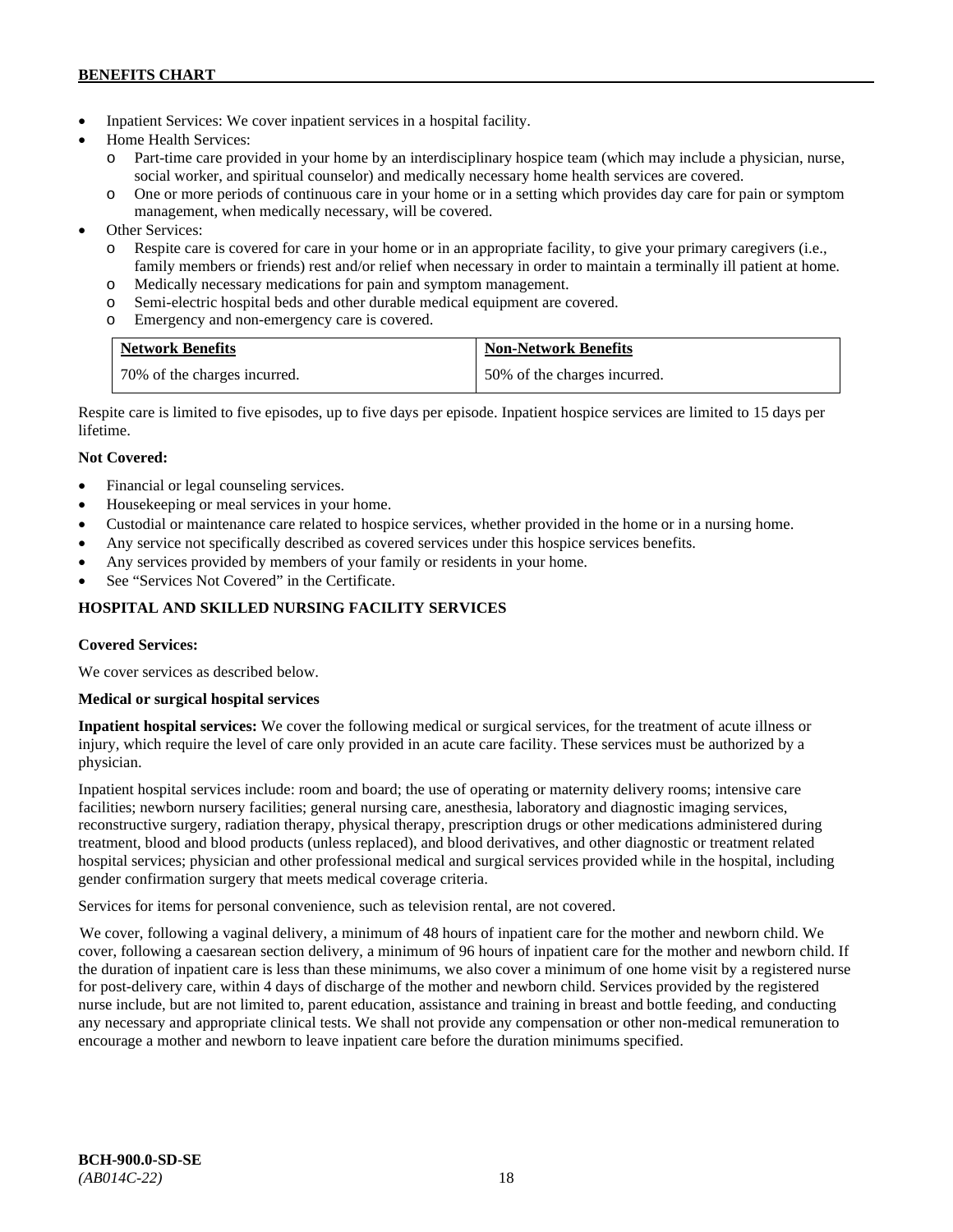Group health plans and health insurance issuers generally may not, under Federal law, restrict benefits for any hospital length of stay in connection with childbirth for the mother of newborn child to less than 48 hours following a vaginal delivery, or less than 96 hours following a caesarean section. However, Federal law generally does not prohibit the mother's or newborn's attending provider, after consulting with the mother, from discharging the mother or her newborn earlier than 48 hours (or 96 hours as applicable). In any case plans and issuers may not, under Federal law, require that a provider obtain authorization from the plan or the insurance issuer for prescribing a length of stay not in excess of 48 hours (or 96 hours).

| <b>Network Benefits</b>      | <b>Non-Network Benefits</b>  |
|------------------------------|------------------------------|
| 70% of the charges incurred. | 50% of the charges incurred. |

Each insured's admission or confinement, including that of a newborn child, is separate and distinct from the admission or confinement of any other insured.

#### **Outpatient hospital, ambulatory care or surgical facility services:**

We cover the following medical and surgical services, for diagnosis or treatment of illness or injury on an outpatient basis. These services must be authorized by a physician.

Outpatient services include: use of operating rooms, maternity delivery rooms or other outpatient departments, rooms or facilities; and the following outpatient services: general nursing care, anesthesia, laboratory and diagnostic imaging services, reconstructive surgery, radiation therapy, physical therapy, drugs administered during treatment, blood and blood products (unless replaced), and blood derivatives, and other diagnostic or treatment related outpatient services; physician and other professional medical and surgical services provided while an outpatient, including gender confirmation surgery that meets medical coverage criteria.

Prior authorization by our medical director is required for new, experimental or reconstructive technologies or procedures. Requests must be submitted prior to performing the technology or procedure.

To see the benefit level for diagnostic imaging services, laboratory services and physical therapy, see benefits under Diagnostic Imaging Services, Laboratory Services and Physical Therapy in this Benefits Chart.

| <b>Network Benefits</b>        | <b>Non-Network Benefits</b>  |
|--------------------------------|------------------------------|
| 1 70% of the charges incurred. | 50% of the charges incurred. |

**Skilled nursing facility care:** We cover room and board, daily skilled nursing and related ancillary services for post-acute treatment and rehabilitative care of illness or injury that meets medical coverage criteria.

| <b>Network Benefits</b>                        | <b>Non-Network Benefits</b>                    |
|------------------------------------------------|------------------------------------------------|
| 70% of the charges incurred.                   | 50% of the charges incurred.                   |
| Limited to a 90 day maximum per calendar year. | Limited to a 90 day maximum per calendar year. |

Each day of services provided under the Network Benefits and Non-Network Benefits, combined, applies toward the maximums shown above.

### **Not Covered:**

- Services for items for personal convenience, such as television rental, are not covered.
- See "Services Not Covered" in the Certificate.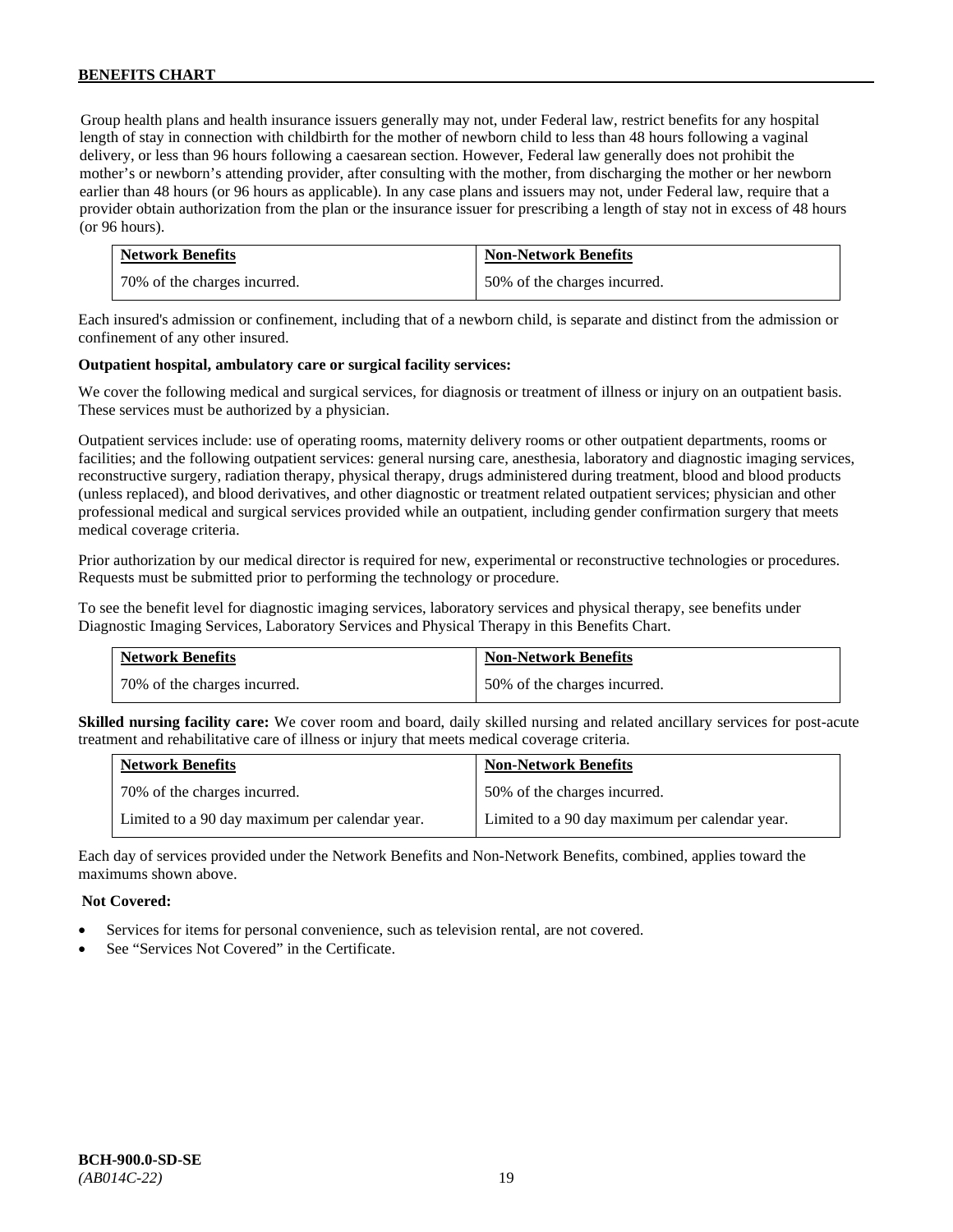# **INFERTILITY DIAGNOSIS**

#### **Covered Services:**

We cover the diagnosis of infertility. These services include diagnostic procedures and tests provided in connection with an infertility evaluation, office visits and consultations to diagnose infertility.

| <b>Network Benefits</b>      | <b>Non-Network Benefits</b>  |
|------------------------------|------------------------------|
| 70% of the charges incurred. | 50% of the charges incurred. |

Coverage is limited to office visits and consultations to diagnose infertility. Treatment is not covered.

# **Not Covered:**

- Infertility/fertility treatment, including but not limited to, office visits, laboratory services, diagnostic imaging services and fertility drugs; reversal of sterilization; and sperm, ova or embryo acquisition, retrieval or storage; however, we cover office visits and consultations to diagnose infertility.
- Services related to the establishment of surrogate pregnancy and fees for a surrogate. However, pregnancy and maternity services are covered for an insured under this Benefits Chart, including a surrogate pregnancy.
- See "Services Not Covered" in the Certificate.

# **LABORATORY SERVICES**

#### **Covered Services:**

We cover laboratory tests when ordered by a provider and provided in a clinic or outpatient hospital facility.

We cover services provided in a clinic or outpatient hospital facility. To see the benefit level for inpatient hospital or skilled nursing facility services, see benefits under Inpatient Hospital and Skilled Nursing Facility Services.

### **Prostate-specific antigen (PSA) testing**

| <b>Network Benefits</b>      | <b>Non-Network Benefits</b>  |
|------------------------------|------------------------------|
| 70% of the charges incurred. | 50% of the charges incurred. |

#### **All other laboratory services**

#### **Services for illness or injury**

| Network Benefits             | Non-Network Benefits         |
|------------------------------|------------------------------|
| 70% of the charges incurred. | 50% of the charges incurred. |

#### **Preventive Services**

Laboratory services associated with preventive services are covered at the benefit level shown in the "Preventive Services" section of this Benefits Chart.

#### **Not Covered:**

See "Services Not Covered" in the Certificate.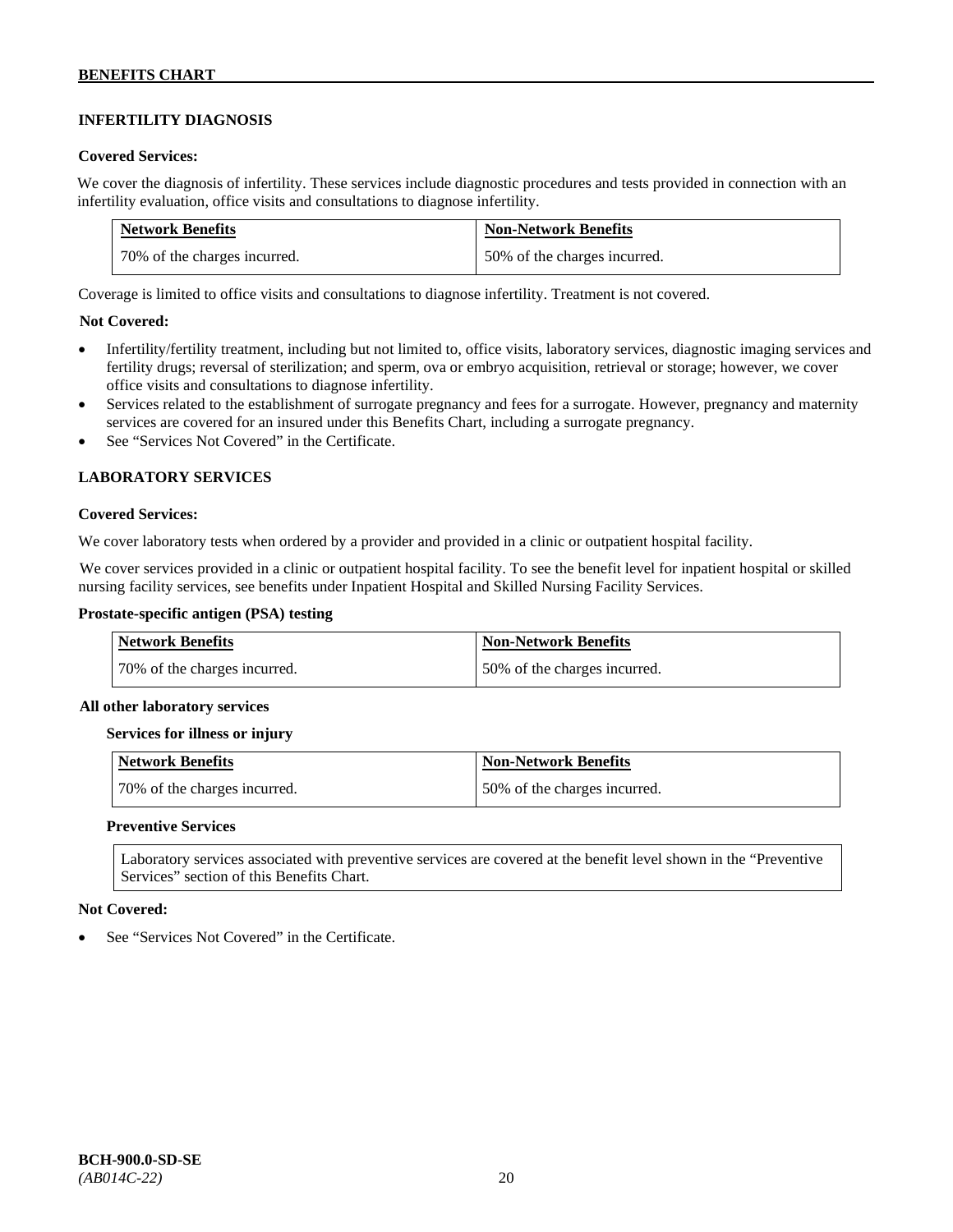# **MASTECTOMY RECONSTRUCTION BENEFIT**

#### **Covered Services:**

We cover reconstruction of the breast on which the mastectomy has been performed; surgery and reconstruction of the other breast to produce symmetrical appearance, and prostheses and physical complications of all stages of mastectomy, including lymphedemas.

| <b>Network Benefits</b>                              | <b>Non-Network Benefits</b>                           |
|------------------------------------------------------|-------------------------------------------------------|
| Coverage level is same as corresponding Network      | Coverage level is same as corresponding Non-Network   |
| Benefits, depending on type of service provided such | Benefits, depending on type of service provided, such |
| as Office Visits for Illness or Injury, Inpatient or | as Office Visits for Illness or Injury, Inpatient or  |
| Outpatient Hospital Services.                        | Outpatient Hospital Services.                         |

#### **Not Covered:**

See "Services Not Covered" in the Certificate.

# **MEDICATION THERAPY DISEASE MANAGEMENT PROGRAM**

#### **Covered Services:**

If you meet our criteria for coverage, you may qualify for our Medication Therapy Disease Management Program.

The program covers consultations with a designated network pharmacist.

Covered services are based on established medical policies, which are subject to periodic review and modification by the medical directors. These medical policies (medical coverage criteria) are available online at [healthpartners.com](http://www.healthpartners.com/) or by calling Member Services.

| <b>Network Benefits</b>                                     | <b>Non-Network Benefits</b> |
|-------------------------------------------------------------|-----------------------------|
| 100% of the charges incurred.<br>Deductible does not apply. | No coverage.                |

#### **Not Covered:**

See "Services Not Covered" in the Certificate.

# **OFFICE VISITS FOR ILLNESS OR INJURY**

#### **Covered Services:**

We cover the following when medically necessary: professional medical and surgical services and related supplies, including biofeedback, of physicians and other health care providers; blood and blood products (unless replaced) and blood derivatives.

We cover diagnosis and treatment of illness or injury to the eyes. Where contact or eyeglass lenses are prescribed as medically necessary for the post-operative treatment of cataracts or for the treatment of aphakia, acute or chronic corneal pathology, or keratoconus, we cover the initial evaluation, lenses and fitting. Insureds must pay for lens replacement beyond the initial pair.

We cover medically necessary professional services by a licensed physician or audiologist appropriate for the treatment of hearing impairment to a person under the age of 19. Hearing aids are not covered.

Services received via video, e-visit or telephone are covered under the "Telehealth/Telemedicine Services" section.

#### **Office visits**

| <b>Network Benefits</b>      | <b>Non-Network Benefits</b>  |
|------------------------------|------------------------------|
| 70% of the charges incurred. | 50% of the charges incurred. |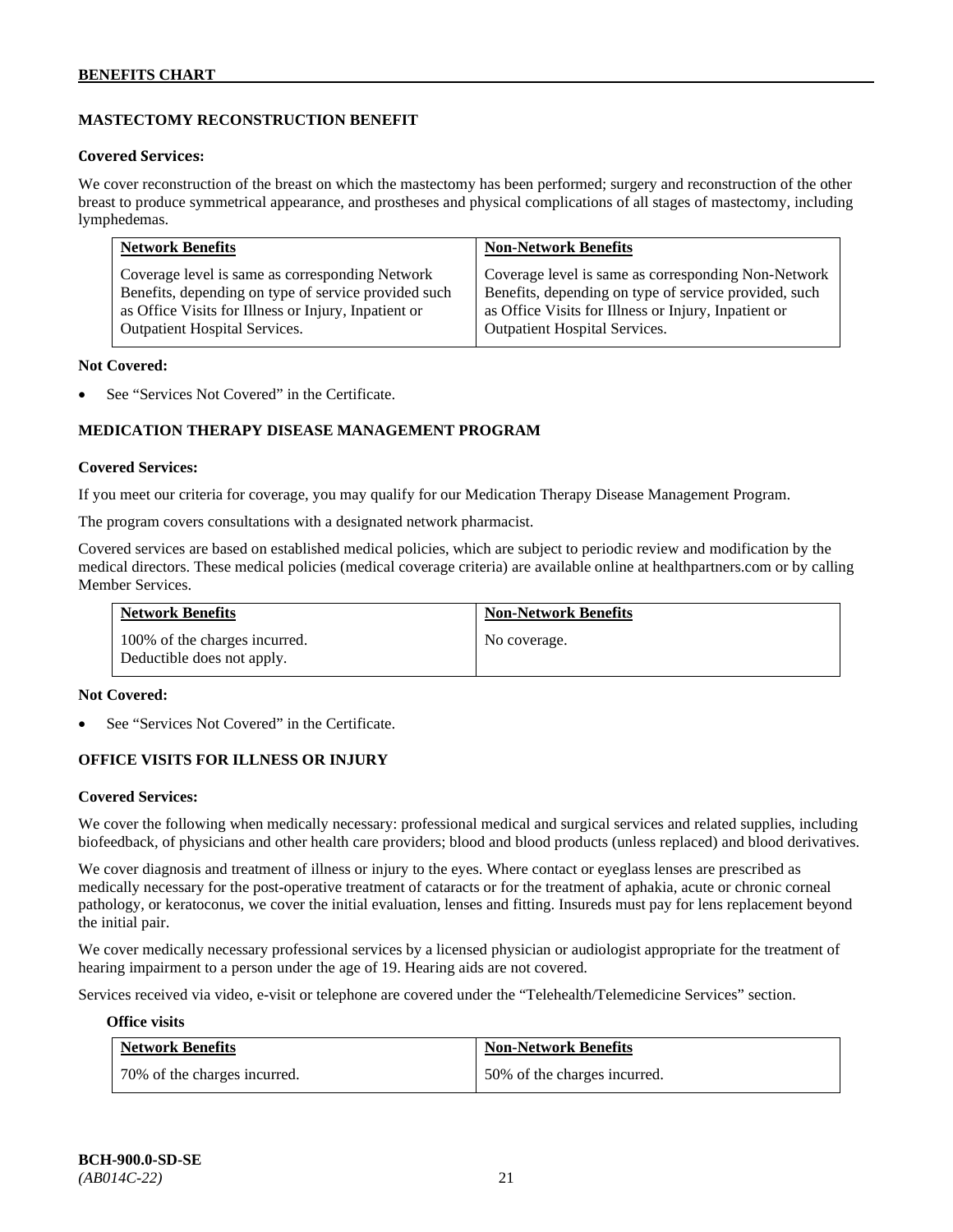# **Convenience clinics**

| <b>Network Benefits</b>      | <b>Non-Network Benefits</b>  |
|------------------------------|------------------------------|
| 70% of the charges incurred. | 50% of the charges incurred. |

### **Injections administered in a physician's office, other than immunizations:**

### **Allergy Injections**

| <b>Network Benefits</b>      | <b>Non-Network Benefits</b>  |
|------------------------------|------------------------------|
| 70% of the charges incurred. | 50% of the charges incurred. |

#### **All other injections**

| <b>Network Benefits</b>      | <b>Non-Network Benefits</b>  |
|------------------------------|------------------------------|
| 70% of the charges incurred. | 50% of the charges incurred. |

#### **Not Covered:**

- Court ordered treatment.
- See "Services Not Covered" in the Certificate.

# **PEDIATRIC EYEWEAR**

#### **Covered Services:**

- We cover pediatric eyewear for children.
- Routine eye exams are covered under the "Preventive Services" section.

| <b>Network Benefits</b>        | <b>Non-Network Benefits</b> |
|--------------------------------|-----------------------------|
| 1 70% of the charges incurred. | No coverage.                |

#### **Limitations:**

- Coverage under this provision will continue until the end of the month in which the child turns age 19.
- Limited to one of the following per calendar year:
	- o one pair of eyeglasses including one set of prescription lenses, frames from our designated eyewear collection, and anti-scratch coating; or
	- o one pair of non-disposable contact lenses; or
	- a one-year supply of disposable contact lenses.
- Contact lens fittings are limited to two per calendaryear.

# **Not Covered:**

- Frames that are not included in our designated eyewear collection. However, one pair of lenses will be covered if an insured chooses frames outside our designated eyewear collection.
- More than one pair of lenses or frames or non-disposable contacts per calendar year, regardless of the reason. This includes replacement of eyeglasses or contact lenses due to loss, breakage, theft, or change in prescription.
- Safety glasses or goggles for sports or vocational reasons.
- Upgrades including, but not limited to, UV protection and no-line multifocal lenses.
- See "Services Not Covered" in the Certificate.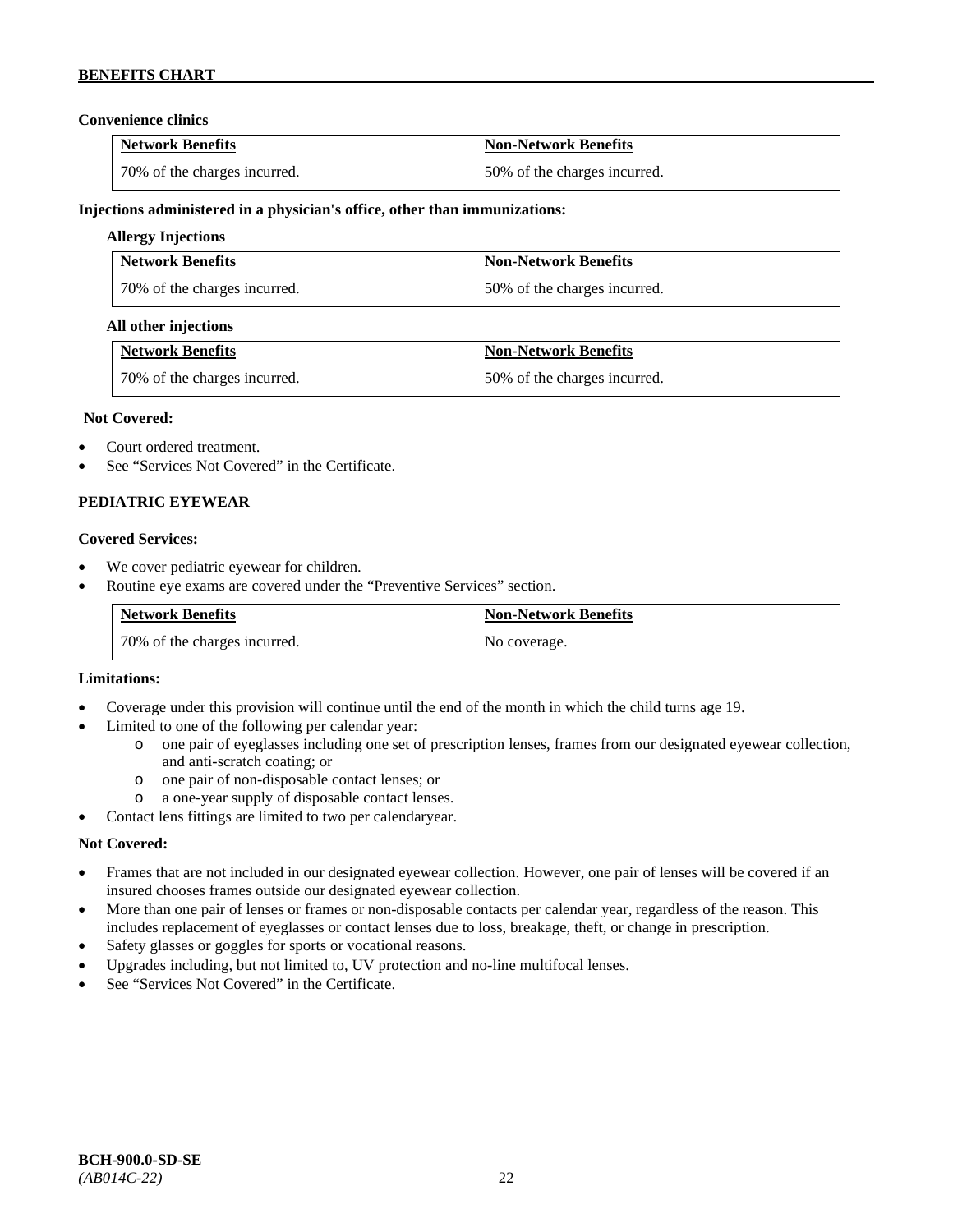# **PHYSICAL THERAPY, OCCUPATIONAL THERAPY AND SPEECH THERAPY**

#### **Covered Services:**

We cover the following physical therapy, occupational therapy and speech therapy services:

- Medically necessary rehabilitative care to correct the effects of illness or injury.
- Habilitative care rendered for congenital, developmental or medical conditions which have significantly limited the successful initiation of normal speech and normal motor development.

Massage therapy which is performed in conjunction with other treatment/modalities by a physical or occupational therapist, is part of a prescribed treatment plan and is not billed separately is covered.

We cover services provided in a clinic. We also cover physical therapy provided in an outpatient hospital facility. To see the benefit level for inpatient hospital or skilled nursing facility services, see benefits under Inpatient Hospital and Skilled Nursing Facility Services.

#### **Rehabilitative care**

| <b>Network Benefits</b>      | <b>Non-Network Benefits</b>  |
|------------------------------|------------------------------|
| 70% of the charges incurred. | 50% of the charges incurred. |

# **Habilitative care**

| <b>Network Benefits</b>      | <b>Non-Network Benefits</b>  |
|------------------------------|------------------------------|
| 70% of the charges incurred. | 50% of the charges incurred. |

#### **Not Covered:**

- Massage therapy for the purpose of comfort or convenience of the Insured.
- See "Services Not Covered" in the Certificate.

# **PRE-DIABETES DISEASE MANAGEMENT PROGRAM**

#### **Covered Services:**

If you meet our criteria for coverage, you may qualify for the Pre-diabetes Disease Management Program through Omada Health.

The program covers group health coaching which focuses on weight loss, exercise, behavior modification and health education at select locations determined by the plan.

| <b>Network Benefits</b>                                     | <b>Non-Network Benefits</b> |
|-------------------------------------------------------------|-----------------------------|
| 100% of the charges incurred.<br>Deductible does not apply. | Not applicable.             |

#### **Not Covered:**

See "Services Not Covered" in the Certificate.

# **PRESCRIPTION DRUG SERVICES**

#### **Covered Services:**

We cover prescription drugs and medications, which can be self-administered or are administered in a physician's office. We will not exclude coverage of off-label use of drugs to treat cancer or life threatening conditions on the grounds that the drug has not been approved by the FDA for that indication if that drug is recognized for the treatment of such indication in one of the standard reference compendia and when an appropriate level of evidence or medical necessity is met.

# **For Network Benefits, drugs and medications must be obtained at a Network Pharmacy.**

**If a copayment is required, you must pay one copayment for each 31-day supply, or portion thereof, unless otherwise indicated below.**

**BCH-900.0-SD-SE**  *(AB014C-22)* 23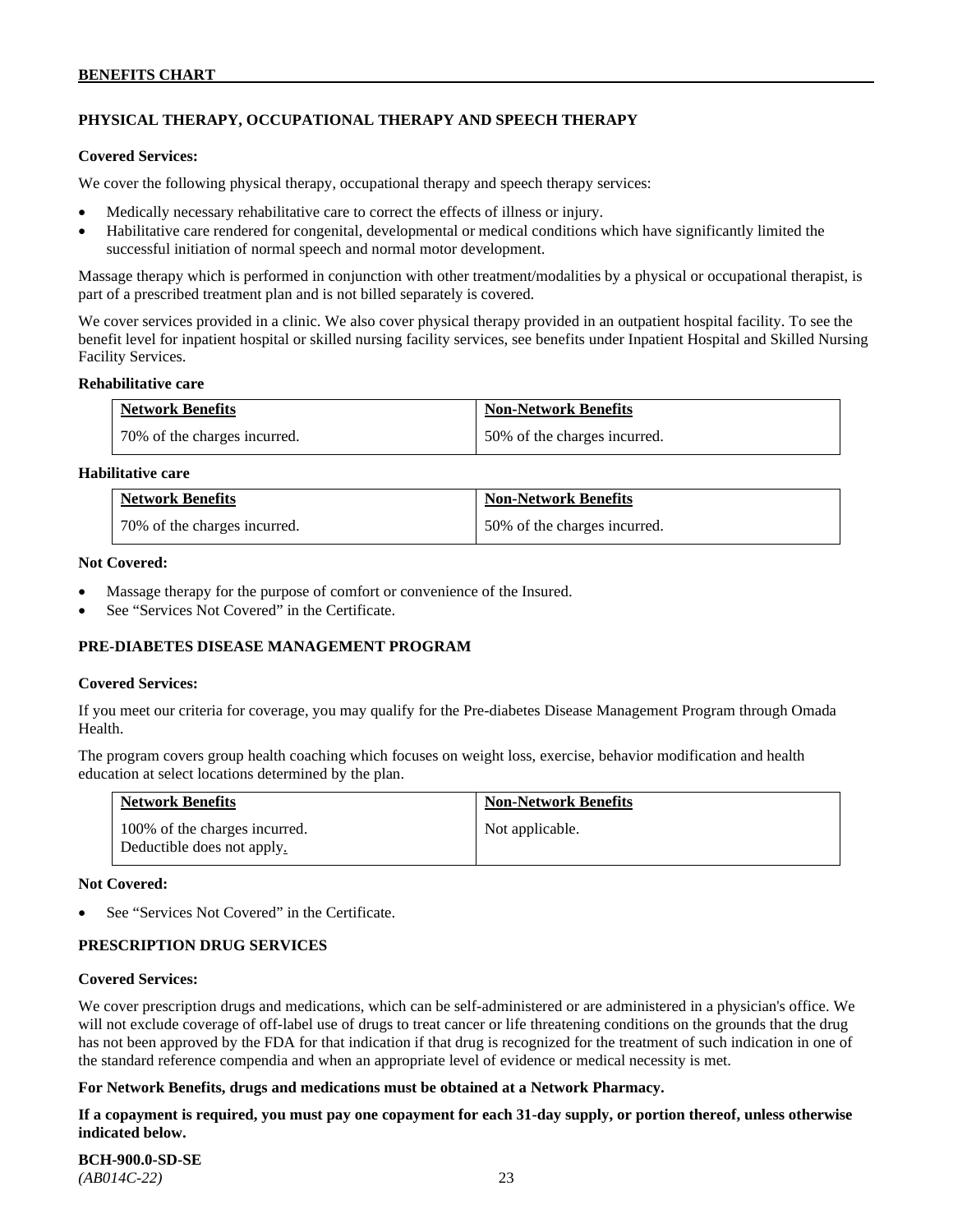# **Outpatient drugs (except as specified below)**

# **Drugs on the preventive drug list**

| <b>Network Benefits</b>                                                                                                                        | <b>Non-Network Benefits</b>  |
|------------------------------------------------------------------------------------------------------------------------------------------------|------------------------------|
| Generic formulary drugs from the Preventive Drug List<br>are covered at 100% of the charges incurred.                                          | 50% of the charges incurred. |
| Brand name formulary drugs from the Preventive Drug<br>List are covered at 100% of the charges incurred,<br>subject to your copayment of \$60. |                              |
| In no event will your cost for a formulary insulin drug<br>exceed \$25.                                                                        |                              |
| Deductible does not apply.                                                                                                                     |                              |

# **All other drugs**

| <b>Network Benefits</b>                                                  | <b>Non-Network Benefits</b>  |
|--------------------------------------------------------------------------|------------------------------|
| All other formulary drugs are covered at 70% of the<br>charges incurred. | 50% of the charges incurred. |
| Non-formulary drugs are covered at 50% of the<br>charges incurred.       |                              |
| Deductible applies.                                                      |                              |

# **Mail order drugs**

| <b>Network Benefits</b>                                                                                                                                                                                                                               | <b>Non-Network Benefits</b>                                                                                                |
|-------------------------------------------------------------------------------------------------------------------------------------------------------------------------------------------------------------------------------------------------------|----------------------------------------------------------------------------------------------------------------------------|
| For your convenience, you may also get up to a 93-day<br>supply of outpatient prescription drugs that can be self-<br>administered through the designated mail order service.<br>Specialty drugs are not available through the mail order<br>service. | See Network mail order drugs benefit.<br>Mail order drugs are only available through the<br>designated mail order service. |

# **Specialty drugs that are self-administered**

| <b>Network Benefits</b>                                                                                                                    | <b>Non-Network Benefits</b> |
|--------------------------------------------------------------------------------------------------------------------------------------------|-----------------------------|
| 70% of the charges incurred.                                                                                                               | No coverage.                |
| For Network Benefits, specialty drugs are limited to<br>drugs on the specialty drug list and must be obtained<br>from a designated vendor. |                             |

# **Drugs for treatment of growth deficiency**

| <b>Network Benefits</b>                                                                                                                            | <b>Non-Network Benefits</b>  |
|----------------------------------------------------------------------------------------------------------------------------------------------------|------------------------------|
| 70% of the charges incurred.                                                                                                                       | 50% of the charges incurred. |
| For Network Benefits, growth deficiency drugs are<br>limited to drugs on the specialty drug list and must be<br>obtained from a designated vendor. |                              |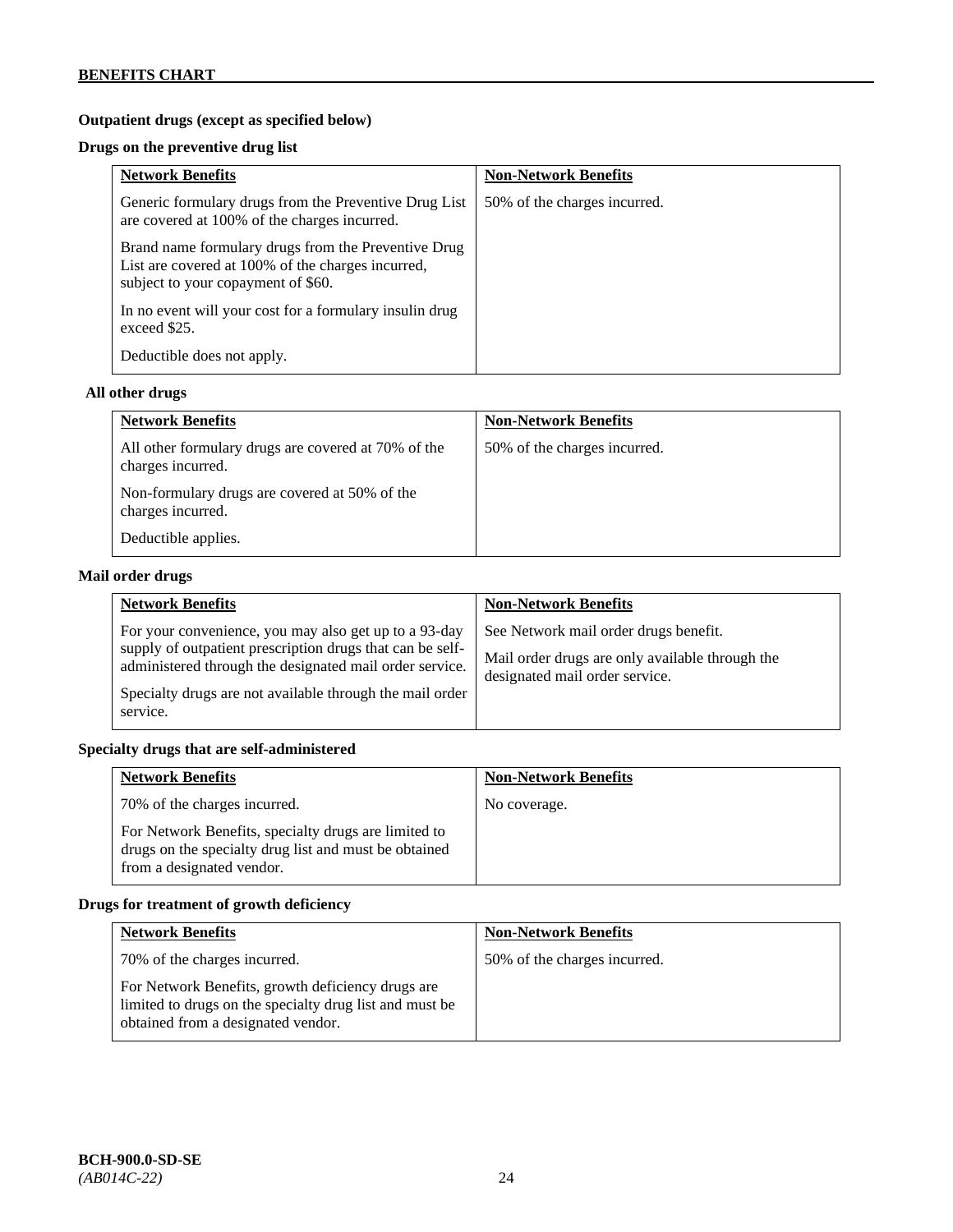# **Tobacco cessation drugs are covered for all FDA-approved tobacco cessation drugs**

| <b>Network Benefits</b>                                     | <b>Non-Network Benefits</b>  |
|-------------------------------------------------------------|------------------------------|
| 100% of the charges incurred.<br>Deductible does not apply. | 50% of the charges incurred. |

#### **Contraceptive drugs**

| <b>Network Benefits</b>                                                                                                                                         | <b>Non-Network Benefits</b>  |
|-----------------------------------------------------------------------------------------------------------------------------------------------------------------|------------------------------|
| 100% of the charges incurred for formulary drugs.<br>Deductible does not apply.                                                                                 | 50% of the charges incurred. |
| If a physician requests that a non-formulary<br>contraceptive drug be dispensed as written, the drug<br>will be covered at 100%, not subject to the deductible. |                              |

**ACA preventive medications.** We cover preventive medications currently recommended by USPSTF with an A or B rating if they are prescribed by your medical provider and they are listed on our Commercial ACA Preventive Drug List. Preventive medications are subject to periodic review and modification. Changes would be effective in accordance with the federal rules and reflected in our current medical coverage criteria for preventive care services.

| <b>Network Benefits</b>                                     | <b>Non-Network Benefits</b>  |
|-------------------------------------------------------------|------------------------------|
| 100% of the charges incurred.<br>Deductible does not apply. | 50% of the charges incurred. |

#### **Limitations:**

- Certain drugs may require prior authorization as indicated on the Formulary. HealthPartners may require prior authorization for the drug and also the site where the drug will be provided. Certain drugs are subject to our utilization review process and quantity limits as indicated on our Formulary.
- Certain non-formulary drugs require prior authorization. In addition, certain drugs may be subject to any quantity limits applied as part of our trial program. The trial drug program applies to new prescriptions for certain drugs which have high toxicity, low tolerance, high costs and/or high potential for waste. Trial drugs are indicated on the formulary and/or the Specialty Drug List. Your first fill of a trial drug may be limited to less than a month supply. If the drug is well tolerated and effective, you will receive the remainder of your first month supply.
- If an insured requests a brand name drug when there is a generic equivalent, the brand name drug will be covered up to the charge that would apply to the generic drug, minus any required copayment. If a physician requests that a brand name drug be dispensed as written, the drug will be paid at the non-formulary benefit.
- We may require Insureds to try over-the-counter (OTC) drug alternatives before approving more costly formulary prescription drugs.
- Unless otherwise specified in the "Prescription Drug Services" section, you may receive up to a 31-day supply per prescription.
- New prescriptions to treat certain chronic conditions are limited to a 31-day supply.
- A 93-day supply will be covered and dispensed only at pharmacies that participate in our extended day supply program.
- No more than a 31-day supply of Specialty Drugs will be covered and dispensed at a time, unless it is a manufacturer supplied drug that cannot be split that supplies the insured with more than a 31-day supply.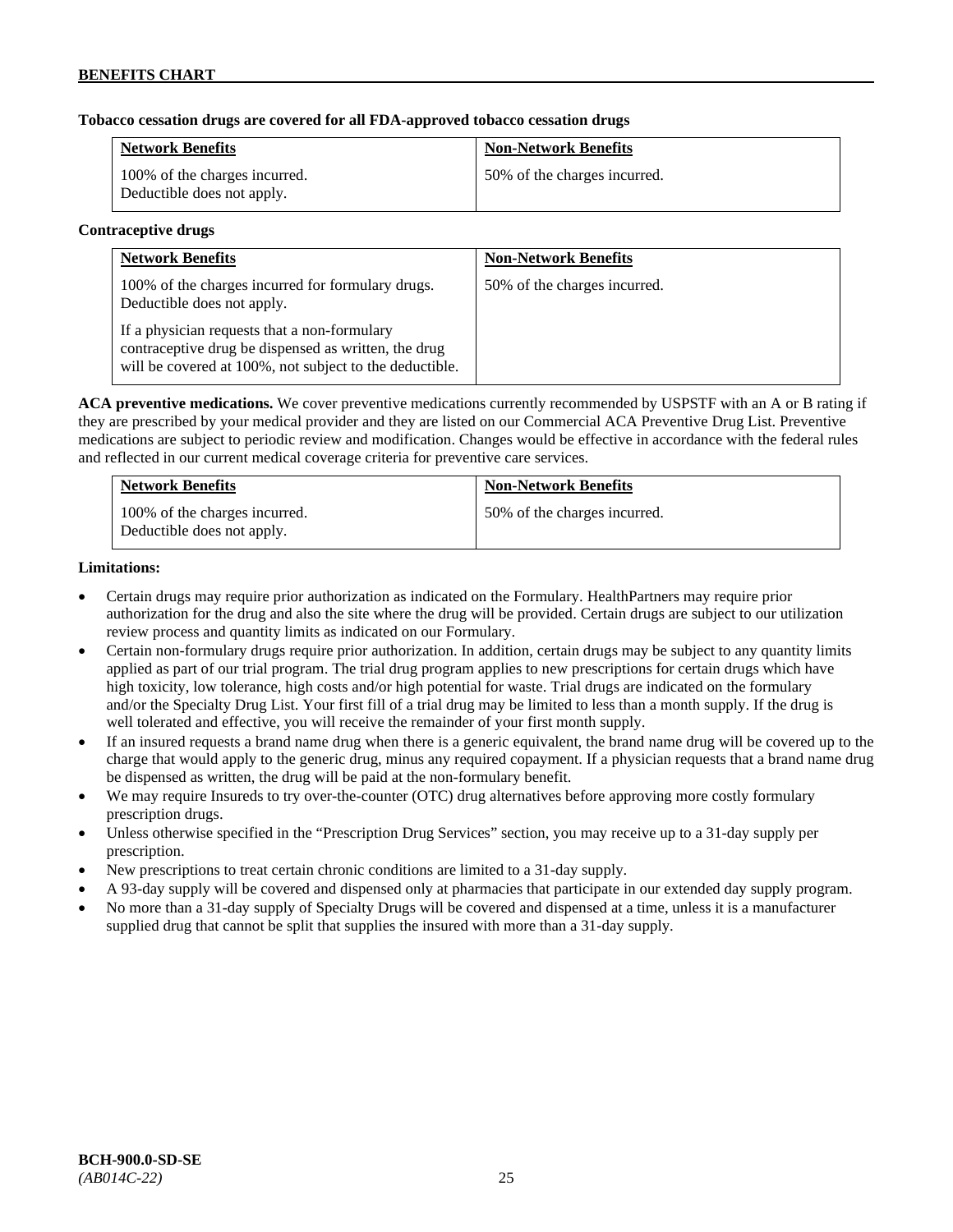# **Not Covered:**

- Replacement of prescription drugs, medications, equipment and supplies due to loss, damage or theft.
- Nonprescription (over the counter) drugs or medications, including, but not limited to, vitamins, supplements, homeopathic remedies, and non-FDA approved drugs, unless listed on the Formulary and prescribed by a physician or legally authorized health care provider under applicable state and federal law. We cover off-label use of drugs to treat cancer as specified in the "Prescription Drug Services" section of this Benefits Chart. This exclusion does not include over-the-counter contraceptives for women as allowed under the Affordable Care Act when the Insured obtains a prescription for the item. In addition, if the Insured obtains a prescription, this exclusion does not include aspirin to prevent cardiovascular disease for men and women of certain ages; folic acid supplements for women who may become pregnant; fluoride chemoprevention supplements for children without fluoride in their water source; and iron supplements for children ages 6-12 months who are at risk for anemia.
- All drugs for the treatment of sexual dysfunction.
- Fertility drugs.
- Medical cannabis.
- Drugs on the Excluded Drug List. The Excluded Drug List includes select drugs within a therapy class that are not eligible for coverage. This includes drugs that may be excluded for certain indications. The Excluded Drug List is available a[t HealthPartners.com.](http://www.healthpartners.com/)
- Drugs that are newly approved by the FDA until they are reviewed and approved by HealthPartners Pharmacy and Therapeutics Committee.
- Medical devices approved by the FDA will not be covered under the "Prescription Drug Services" section unless they are on our Formulary. Covered medical devices are generally submitted and reimbursed under your medical benefits.
- See "Services Not Covered" in the Certificate.

# **PREVENTIVE SERVICES**

#### **Applicable Definitions:**

**Routine Preventive Services** are routine healthcare services that include screenings, checkups and counseling to prevent illness, disease or other health problems before symptoms occur.

**Diagnostic Services** are services to help a provider understand your symptoms, diagnose illness, and decide what treatment may be needed. They may be the same services that are listed as preventive services, but they are being used as diagnostic services. Your provider will determine if these services are preventive or diagnostic. These services are not preventive if received as part of a visit to diagnose, manage, or maintain an acute or chronic medical condition, illness or injury. When that occurs, unless otherwise indicated below, standard deductibles, copayments or coinsurance apply.

# **Covered Services:**

We cover preventive services which meet any of the requirements under the Affordable Care Act (ACA) shown in the bulleted items below. These preventive services are covered at 100% under the Network Benefits with no deductible, copayments or coinsurance. If a preventive service is not required by the ACA and it is covered at a lower benefit level or if a group qualifies for an exemption or accommodation for certain benefits under the ACA, it will be specified below. Preventive benefits mandated under the ACA are subject to periodic review and modification. Changes would be effective in accordance with the federal rules. Preventive services mandated by the ACA include:

- Evidence-based items or services that have in effect a rating of A or B in the current recommendations of the United States Preventive Services Task Force with respect to the individual;
- Immunizations for routine use in children, adolescents, and adults that have in effect a recommendation from the Advisory Committee on Immunization Practices of the Centers for Disease Control and Prevention with respect to the individual;
- With respect to infants, children, and adolescents, evidence-informed preventive care and screenings provided for in comprehensive guidelines supported by the Health Resources and Services Administration; and
- With respect to women, preventive care and screenings provided for in comprehensive guidelines supported by the Health Resources and Services Administration.

Covered services are based on established medical policies, which are subject to periodic review and modification by the medical or dental directors. These medical policies (medical coverage criteria) are available by calling Member Services, or logging on to your "*my*HealthPartners" account at [HealthPartners.com.](http://www.healthpartners.com/)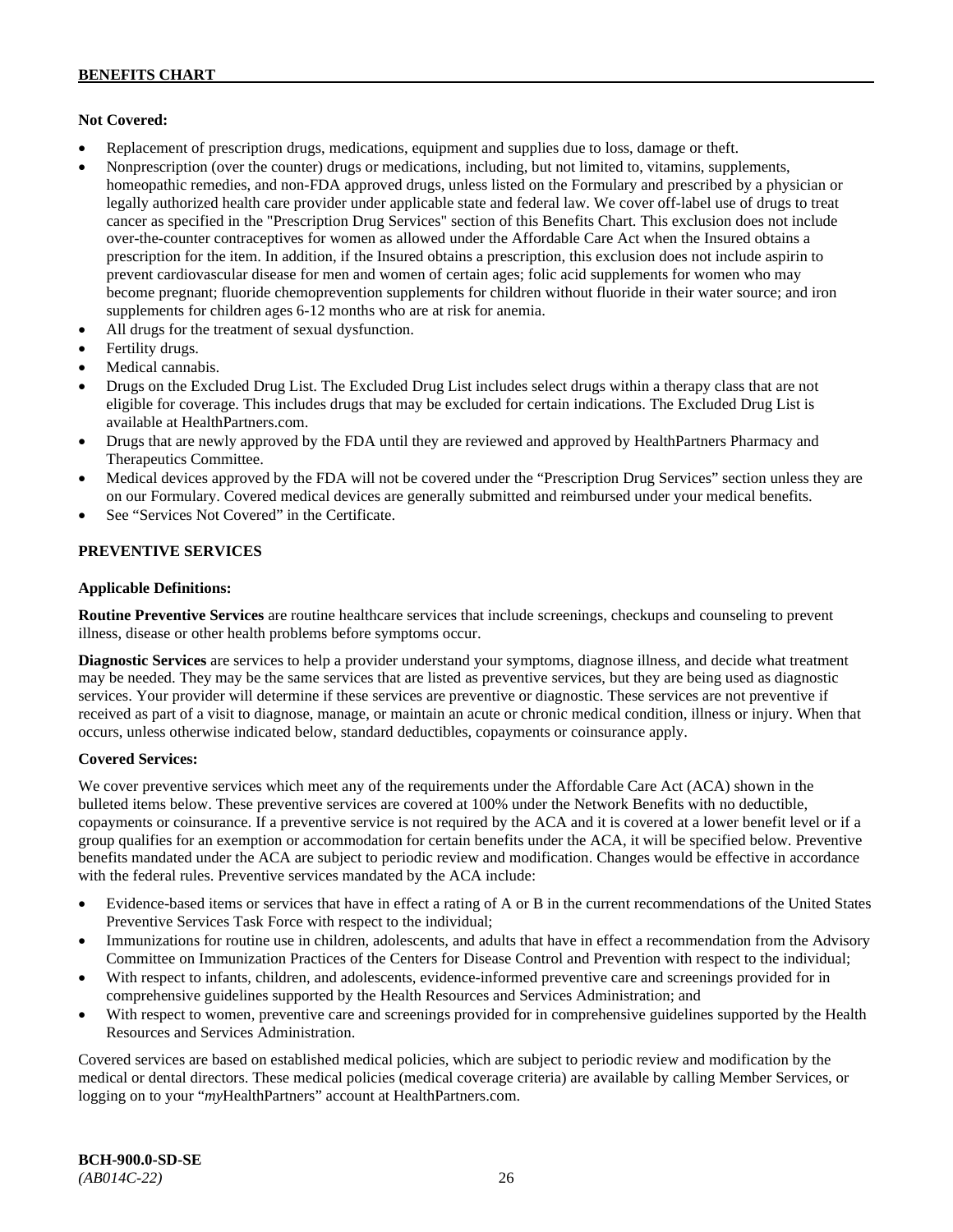### **ACA and state mandated preventive services are covered as follows:**

**Routine health exams and periodic health assessments.** A physician or health care provider will counsel you as to how often health assessments are needed based on age, sex and health status. This includes screening and counseling for tobacco use and all FDA approved tobacco cessation medications including over-the-counter drugs (as shown in the "Prescription Drug Services" section).

| <b>Network Benefits</b>                                     | <b>Non-Network Benefits</b>  |
|-------------------------------------------------------------|------------------------------|
| 100% of the charges incurred.<br>Deductible does not apply. | 50% of the charges incurred. |

**Child health supervision services**. This includes pediatric preventive services such as newborn screenings, appropriate immunizations, developmental assessments and laboratory services appropriate to the age of the child from birth to 72 months, and appropriate immunizations to age 18.

| <b>Network Benefits</b>                                     | <b>Non-Network Benefits</b>  |
|-------------------------------------------------------------|------------------------------|
| 100% of the charges incurred.<br>Deductible does not apply. | 50% of the charges incurred. |

#### **Routine prenatal care and exams**

| <b>Network Benefits</b>                                     | <b>Non-Network Benefits</b>  |
|-------------------------------------------------------------|------------------------------|
| 100% of the charges incurred.<br>Deductible does not apply. | 50% of the charges incurred. |

**Routine postnatal care.** This includes health exams, assessments, education and counseling relating to the period immediately after childbirth.

| <b>Network Benefits</b>                                     | <b>Non-Network Benefits</b>  |
|-------------------------------------------------------------|------------------------------|
| 100% of the charges incurred.<br>Deductible does not apply. | 50% of the charges incurred. |

**Routine screening procedures for cancer.** This includes colorectal screening or other cancer screenings recommended by the USPSTF with an A or B rating. Women's preventive health services below describe additional routine screening procedures for cancer.

| <b>Network Benefits</b>                                     | <b>Non-Network Benefits</b>  |
|-------------------------------------------------------------|------------------------------|
| 100% of the charges incurred.<br>Deductible does not apply. | 50% of the charges incurred. |

**Professional voluntary family planning services.** This includes services to prevent or delay a pregnancy, including counseling and education. Services must be provided by a licensed provider.

| <b>Network Benefits</b>                                     | <b>Non-Network Benefits</b>  |
|-------------------------------------------------------------|------------------------------|
| 100% of the charges incurred.<br>Deductible does not apply. | 50% of the charges incurred. |

#### **Adult immunizations**

| <b>Network Benefits</b>                                     | <b>Non-Network Benefits</b>  |
|-------------------------------------------------------------|------------------------------|
| 100% of the charges incurred.<br>Deductible does not apply. | 50% of the charges incurred. |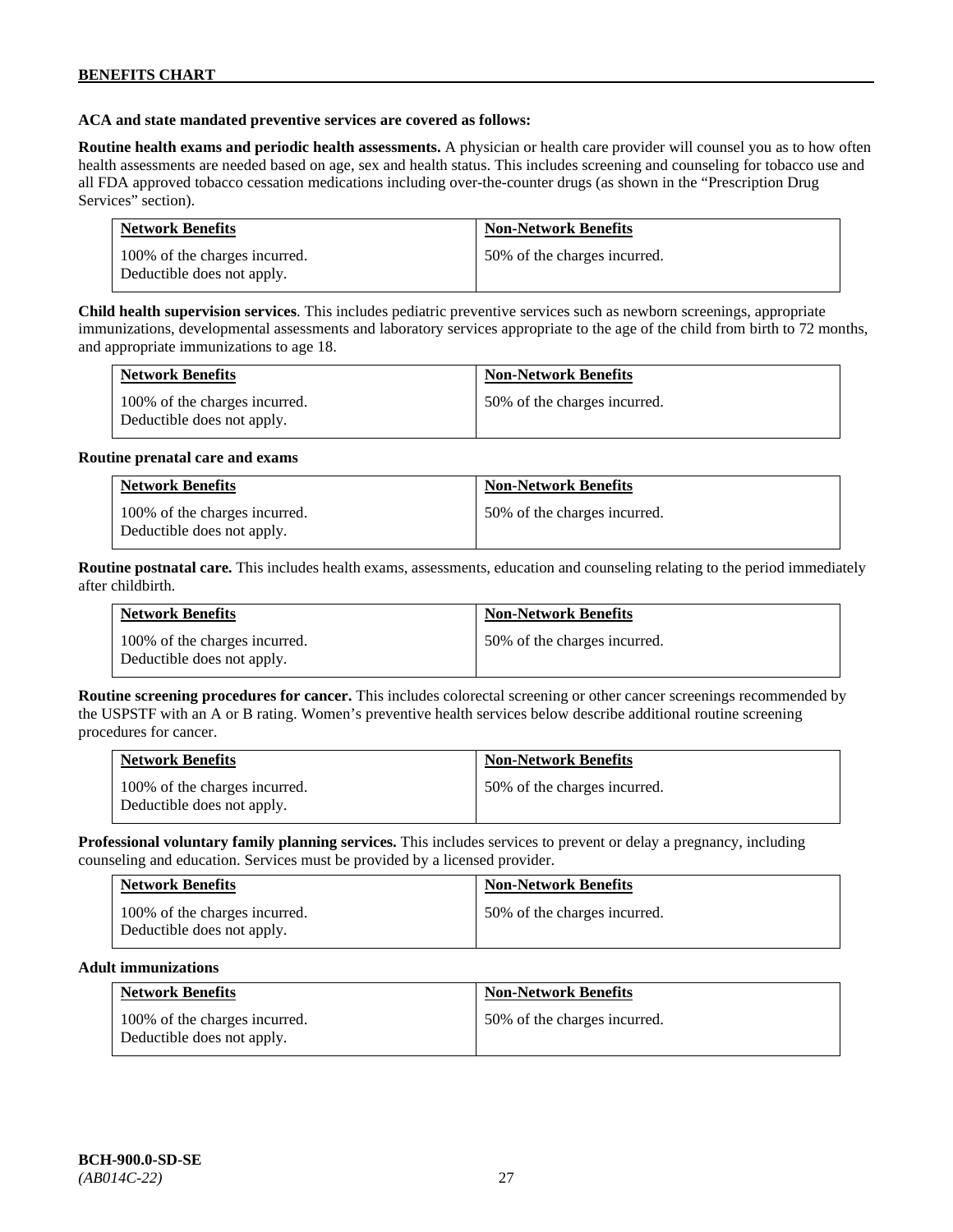**Women's preventive health services.** This includes mammograms, screenings for cervical cancer (pap smears), breast pumps, human papillomavirus (HPV) testing, counseling for sexually transmitted infections, and counseling and screening for human immunodeficiency virus (HIV) and all FDA approved contraceptive methods as prescribed by a doctor, sterilization procedures, education and counseling (see the "Prescription Drug Services" section for coverage of oral contraceptive drugs). For women whose family history is associated with an increased risk for BRCA1 or BRCA2 gene mutations, we cover genetic counseling and BRCA screening without cost sharing, if appropriate and as determined by a physician.

| <b>Network Benefits</b>                                     | <b>Non-Network Benefits</b>  |
|-------------------------------------------------------------|------------------------------|
| 100% of the charges incurred.<br>Deductible does not apply. | 50% of the charges incurred. |

**Obesity Screening and Management.** We cover obesity screening and counseling for all ages during a routine preventive care exam. If you are age 18 or older and have a body mass index of 30 or more, we also cover intensive obesity management to help you lose weight. Your primary care doctor can coordinate these services.

| <b>Network Benefits</b>                                     | <b>Non-Network Benefits</b>  |
|-------------------------------------------------------------|------------------------------|
| 100% of the charges incurred.<br>Deductible does not apply. | 50% of the charges incurred. |

# **In addition to any ACA or state mandated preventive services referenced above, we cover the following eligible services:**

#### **Routine eye and hearing exams**

| <b>Network Benefits</b>                                     | <b>Non-Network Benefits</b>  |
|-------------------------------------------------------------|------------------------------|
| 100% of the charges incurred.<br>Deductible does not apply. | 50% of the charges incurred. |

**Ovarian cancer surveillance tests for women who are at risk.** "At risk for ovarian cancer" means (1) having a family history that includes any of the following: one or more first-degree or second-degree relatives with ovarian cancer, clusters of female relatives with breast cancer or nonpolyposis colorectal cancer; or (2) testing positive for BRCA1 or BRCA2 mutations. "Surveillance tests for ovarian cancer" means annual screening using: CA-125 serum tumor marker testing, transvaginal ultrasound, pelvic examination or other proven ovarian cancer screening tests currently being evaluated by the federal Food and Drug Administration or by the National Cancer Institute.

| <b>Network Benefits</b>                              | <b>Non-Network Benefits</b>                             |
|------------------------------------------------------|---------------------------------------------------------|
| Coverage level is same as corresponding Network      | Coverage level is same as corresponding Non-Network     |
| Benefit, depending on type of service provided, such | Benefit, depending on type of service provided, such as |
| as Diagnostic Imaging Services, Laboratory Services  | Diagnostic Imaging Services, Laboratory Services        |
| Office Visits for Illness or Injury or Preventive    | Office Visits for Illness or Injury or Preventive       |
| Services.                                            | Services.                                               |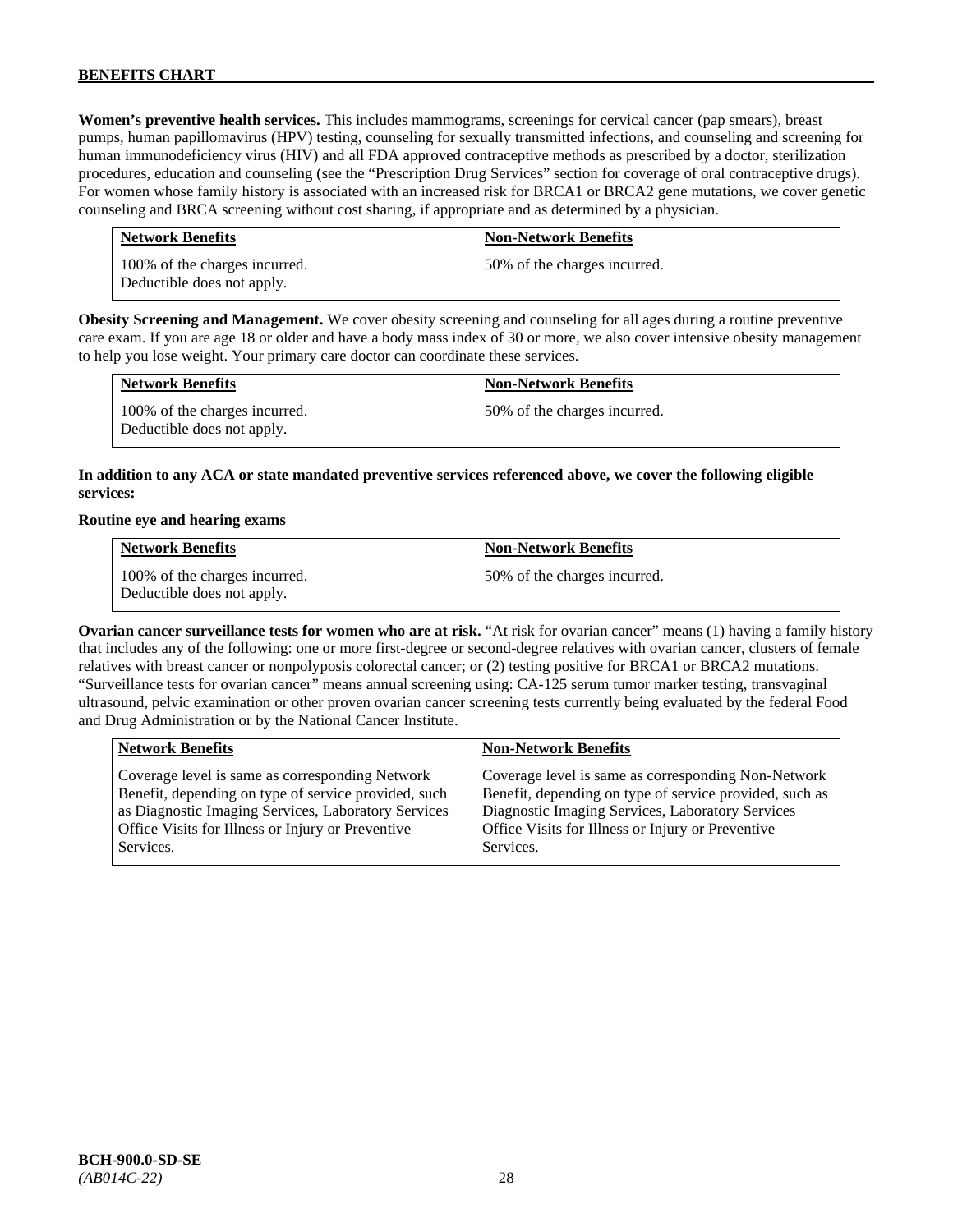**Peak flow meters for Insureds diagnosed with asthma.** Must be prescribed by a licensed provider.

| Network Benefits                                            | <b>Non-Network Benefits</b>   |
|-------------------------------------------------------------|-------------------------------|
| 100% of the charges incurred.<br>Deductible does not apply. | 150% of the charges incurred. |

**Glucose meters prescribed by a licensed provider** (other than continuous glucose monitoring systems which are covered under the "Diabetic Equipment and Supplies" section in this Benefits Chart)

| <b>Network Benefits</b>                                                                       | <b>Non-Network Benefits</b>  |
|-----------------------------------------------------------------------------------------------|------------------------------|
| 100% of the charges incurred.<br>Deductible does not apply.                                   | 50% of the charges incurred. |
| Glucose meters are limited to meters on the formulary<br>and must be obtained from a pharmacy |                              |

#### **Retinopathy screening for Insureds diagnosed with diabetes**

| <b>Network Benefits</b>                                     | <b>Non-Network Benefits</b>  |
|-------------------------------------------------------------|------------------------------|
| 100% of the charges incurred.<br>Deductible does not apply. | 50% of the charges incurred. |

### **Hemoglobin A1C testing for Insureds diagnosed with diabetes**

| Network Benefits                                            | <b>Non-Network Benefits</b>  |
|-------------------------------------------------------------|------------------------------|
| 100% of the charges incurred.<br>Deductible does not apply. | 50% of the charges incurred. |

# **International Normalized Ratio (INR) testing for Insureds diagnosed with liver disease and/or bleeding disorders**

| Network Benefits                                            | <b>Non-Network Benefits</b>  |
|-------------------------------------------------------------|------------------------------|
| 100% of the charges incurred.<br>Deductible does not apply. | 50% of the charges incurred. |

# **Low-density Lipoprotein (LDL) testing for Insureds diagnosed with heart disease**

| <b>Network Benefits</b>                                     | <b>Non-Network Benefits</b>   |
|-------------------------------------------------------------|-------------------------------|
| 100% of the charges incurred.<br>Deductible does not apply. | 150% of the charges incurred. |

#### **Limitations:**

• Services are not preventive if received as part of a visit to diagnose, manage or maintain an acute or chronic medical condition, illness or injury. When that occurs, unless otherwise indicated above, standard deductibles, copayments or coinsurance apply.

#### **Not Covered:**

See "Services Not Covered" in the Certificate.

# **TELEHEALTH/TELEMEDICINE SERVICES**

#### **Definitions:**

**Telehealth, Telemedicine, or Virtual Care.** This is a means of communication between a health care professional and a patient. This includes the use of secure electronic information, imaging, and communication technologies, including:

- interactive audio or audio-video
- interactive audio with store-and-forward technology

**BCH-900.0-SD-SE**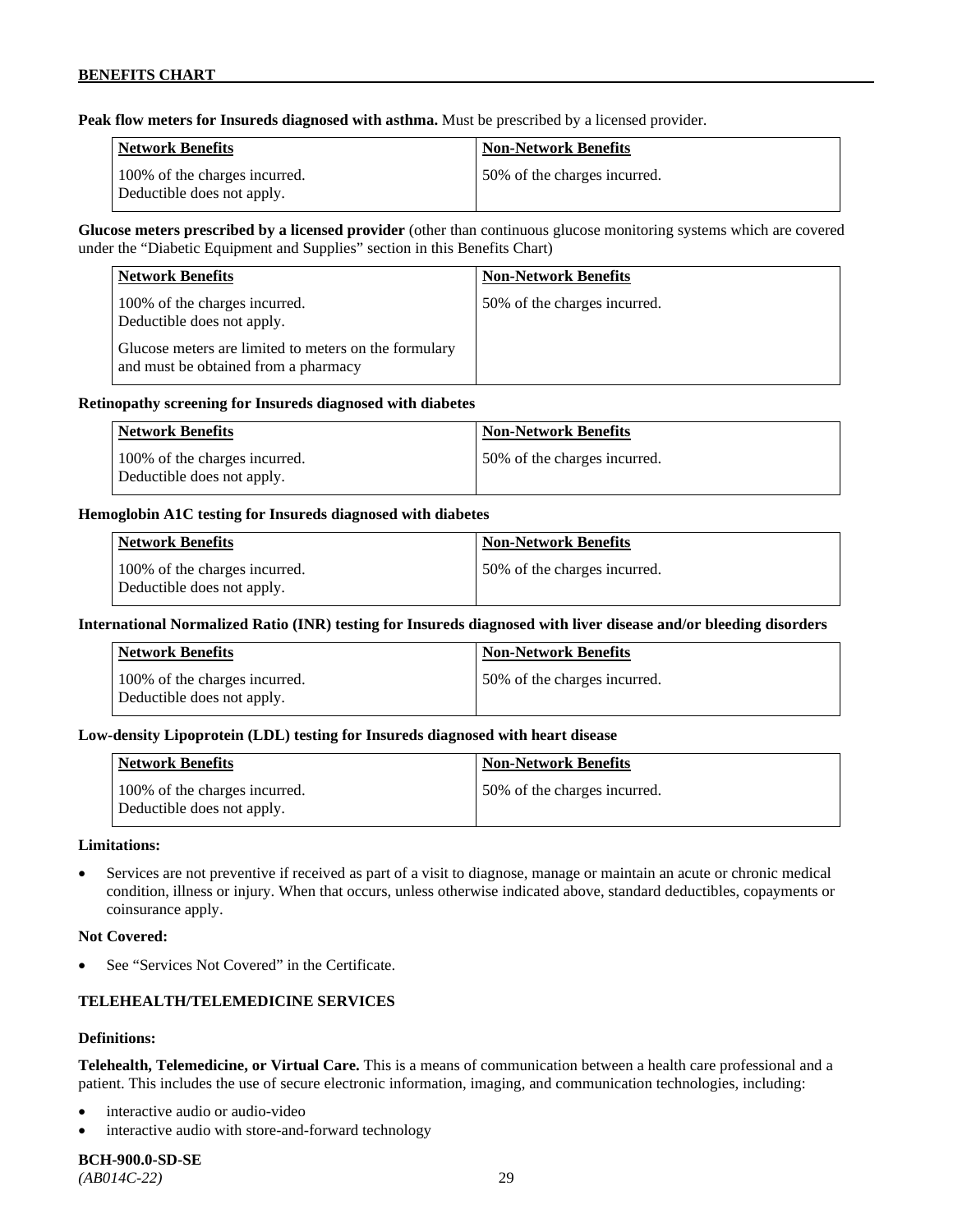- chat-based and email-based systems
- physician-to-physician consultation
- patient education
- data transmission
- data interpretation
- digital diagnostics (algorithm-enabled diagnostic support)
- digital therapeutics (the use of personal health devices and sensors, either alone or in combination with conventional drug therapies, for disease prevention and management)

# Services can be delivered:

Synchronously: the patient and health care professional are engaging with one another at the same time; or Asynchronously: the patient and health care professional engage with each other at different points in time.

**Telephone Visits.** Live, synchronous, interactive encounters over the telephone between a patient and a healthcare provider.

**E-visit or chat-based visits.** Asynchronous online or mobile app encounters to discuss a patient's personal health information, vital signs, and other physiologic data or diagnostic images. The healthcare provider reviews and delivers a consultation, diagnosis, prescription or treatment plan after reviewing the patient's visit information.

**Virtuwell.** This is an online service for you to receive a diagnosis and treatment for certain conditions, such as a cold, flu, ear pain and sinus infections. You may access the Virtuwell website at [Virtuwell.com.](https://www.virtuwell.com/)

**Video Visits.** Live, synchronous, interactive encounters using secure web-based video between a patient and a healthcare provider.

# **Covered Services:**

The Plan covers the following methods of receiving care for services that would be eligible under the Plan if the service were provided in person.

### **Scheduled Telephone Visits**

| <b>Network Benefits</b>      | <b>Non-Network Benefits</b>  |
|------------------------------|------------------------------|
| 70% of the charges incurred. | 50% of the charges incurred. |

# **E-visits**

# **Access to online care through Virtuwell at [Virtuwell.com](http://www.virtuwell.com/)**

| <b>Network Benefits</b>       | <b>Non-Network Benefits</b> |
|-------------------------------|-----------------------------|
| 100% of the charges incurred. | Not applicable.             |

# **All other E-visits**

| <b>Network Benefits</b>      | <b>Non-Network Benefits</b>  |
|------------------------------|------------------------------|
| 70% of the charges incurred. | 50% of the charges incurred. |

# **Video visits**

| <b>Network Benefits</b>                                                                                                                                                                                 | <b>Non-Network Benefits</b>                                                                                                                            |
|---------------------------------------------------------------------------------------------------------------------------------------------------------------------------------------------------------|--------------------------------------------------------------------------------------------------------------------------------------------------------|
| Coverage level is same as corresponding Network<br>benefit, depending on type of service provided, such as<br>Office Visits for Illness or Injury, Inpatient or<br><b>Outpatient Hospital Services.</b> | Coverage level is same as corresponding Non-Network<br>Benefit, depending on type of service provided, such as<br>Office Visits for Illness or Injury. |

# **Not Covered:**

See "Services Not Covered" in the Certificate.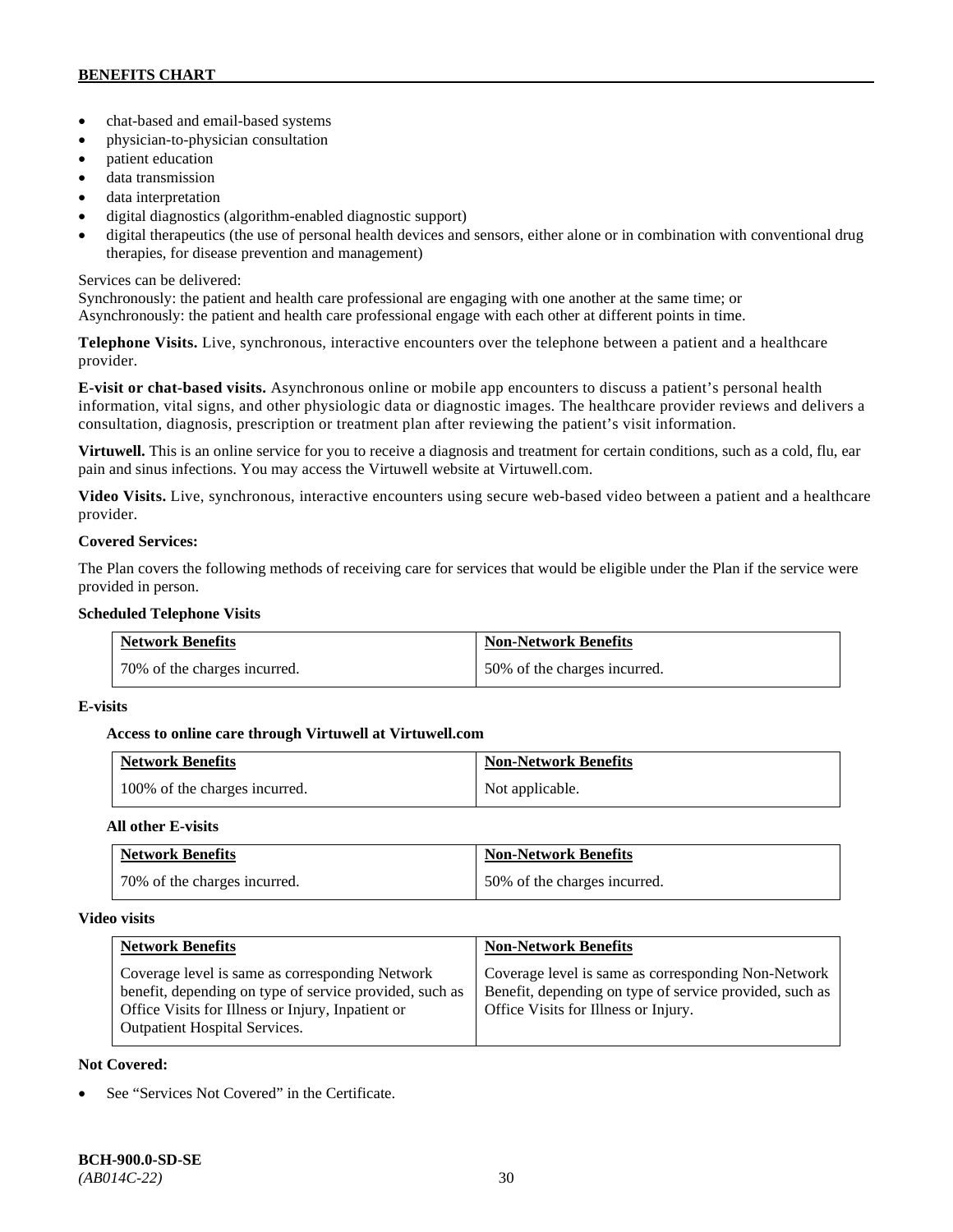# **TRANSPLANT SERVICES**

#### **Applicable Definitions:**

**Autologous.** This is when the source of cells is from the individual's own marrow or stem cells.

**Allogeneic.** This is when the source of cells is from a related or unrelated donor's marrow or stem cells.

**Autologous Bone Marrow Transplant.** This is when the bone marrow is harvested from the individual and stored. The patient undergoes treatment which includes tumor ablation with high-dose chemotherapy and/or radiation. The bone marrow is reinfused (transplanted).

**Allogeneic Bone Marrow Transplant.** This is when the bone marrow is harvested from the related or unrelated donor and stored. The patient undergoes treatment which includes tumor ablation with high-dose chemotherapy and/or radiation. The bone marrow is reinfused (transplanted).

**Autologous/Allogeneic Stem Cell Support.** This is a treatment process that includes stem cell harvest from either bone marrow or peripheral blood, tumor ablation with high-dose chemotherapy and/or radiation, stem cell reinfusion, and related care. Autologous/allogeneic bone marrow transplantation and high dose chemotherapy with peripheral stem cell rescue/support are considered to be autologous/allogeneic stem cell support.

**Designated Transplant Center.** This is any health care provider, group or association of health care providers designated by us to provide services, supplies or drugs for specified transplants for our Insureds.

**Transplant Services.** This is transplantation (including retransplants) of the human organs or tissue listed below, including all related post-surgical treatment, follow-up care and drugs and multiple transplants for a related cause. Transplant services do not include other organ or tissue transplants or surgical implantation of mechanical devices functioning as a human organ, except surgical implantation of an FDA approved Ventricular Assist Device (VAD) or total artificial heart, functioning as a temporary bridge to heart transplantation.

Prior authorization is required prior to consultation to support coordination of care and benefits.

### **Covered Services:**

We cover eligible transplant services (as defined above) while you are covered under this Benefits Chart. Transplants that will be considered for coverage are limited to the following:

- Kidney transplants for end-stage disease.
- Cornea transplants for end-stage disease.
- Heart transplants for end-stage disease.
- Lung transplants or heart/lung transplants for: (1) primary pulmonary hypertension; (2) Eisenmenger's syndrome; (3) end-stage pulmonary fibrosis; (4) alpha 1 antitrypsin disease; (5) cystic fibrosis; and (6) emphysema.
- Liver transplants for: (1) biliary atresia in children; (2) primary biliary cirrhosis; (3) post-acute viral infection (including hepatitis A, hepatitis B antigen e negative and hepatitis C) causing acute atrophy or post-necrotic cirrhosis; (4) primary sclerosing cholangitis; (5) alcoholic cirrhosis; and (6) hepatocellular carcinoma.
- Allogeneic bone marrow transplants or peripheral stem cell support associated with high dose chemotherapy for: (1) acute myelogenous leukemia; (2) acute lymphocytic leukemia; (3) chronic myelogenous leukemia; (4) severe combined immunodeficiency disease; (5) Wiskott-Aldrich syndrome; (6) aplastic anemia; (7) sickle cell anemia; (8) non-relapsed or relapsed non-Hodgkin's lymphoma; (9) multiple myeloma; and (10) testicular cancer.
- Autologous bone marrow transplants or peripheral stem cell support associated with high-dose chemotherapy for: (1) acute leukemias; (2) non-Hodgkin's lymphoma; (3) Hodgkin's disease; (4) Burkitt's lymphoma; (5) neuroblastoma; (6) multiple myeloma; (7) chronic myelogenous leukemia; and (8) non-relapsed non-Hodgkin's lymphoma.
- Pancreas transplants for simultaneous pancreas-kidney transplants for diabetes, pancreas after kidney, living related segmental simultaneous pancreas kidney transplantation and pancreas transplant alone.

To receive Network Benefits, charges for transplant services must be incurred at a Designated Transplant Center.

The transplant-related treatment provided, including expenses incurred for directly related donor services, shall be subject to and in accordance with the provisions, limitations, maximum and other terms of this Benefits Chart.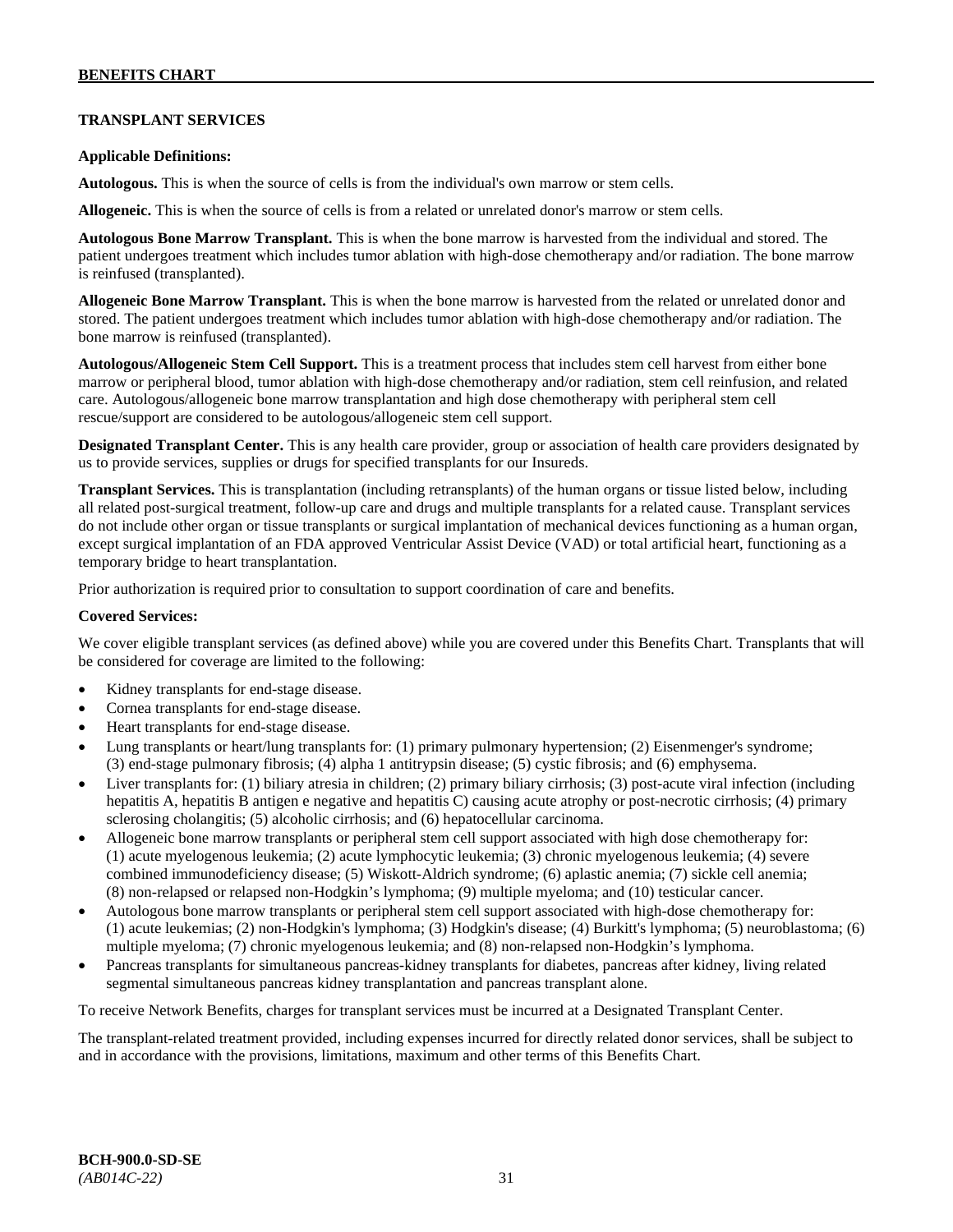Medical and hospital expenses of the donor are covered only when the recipient is an Insured and the transplant and directly related donor expenses have been prior authorized for coverage. Treatment of medical complications that may occur to the donor are not covered. Donors are not considered Insureds, and are therefore not eligible for the rights afforded to Insureds under the Certificate.

The list of eligible transplant services and coverage determinations are based on established medical policies, which are subject to periodic review and modifications by the medical director.

| <b>Network Benefits</b>                          | <b>Non-Network Benefits</b>                          |
|--------------------------------------------------|------------------------------------------------------|
| See Network Inpatient Hospital Services benefit. | See Non-Network Inpatient Hospital Services benefit. |

#### **Transplant travel benefit for network benefits**

We may provide travel and lodging when an Insured needs a transplant and a designated transplant center is greater than 100 miles from the Insured's primary address.

This benefit is subject to our medical policies (medical coverage criteria). Coverage criteria are available by calling Member Services, or logging on to your "*my*HealthPartners" account a[t healthpartners.com.](http://www.healthpartners.com/)

When submitting receipts for travel and lodging, the Insured will need to attach a letter explaining that the receipts are in conjunction with an authorized organ or bone marrow transplant and include the recipient's name and member ID number or complete a Lodging and Travel Claim form with the receipts.

| <b>Network Benefits</b>                                                                                                                                                                                                                                                                                  | <b>Non-Network Benefits</b> |
|----------------------------------------------------------------------------------------------------------------------------------------------------------------------------------------------------------------------------------------------------------------------------------------------------------|-----------------------------|
| Transplant travel benefits are covered under the<br>Network transplant services benefit.                                                                                                                                                                                                                 | No coverage.                |
| Expenses for travel and lodging for the insured (the<br>transplant recipient) and one adult companion, or up to<br>two companions for a transplant recipient who is a<br>minor dependent, may be covered up to a maximum of<br>\$10,000 per transplant.<br>Lodging coverage is limited to \$100 per day. |                             |

# **Not Covered:**

- We consider the following transplants to be investigative and do not cover them: surgical implantation of mechanical devices functioning as a permanent substitute for human organ, non-human organ implants and/or transplants and other transplants not specifically listed in this Benefits Chart.
- See "Services Not Covered" in the Certificate.